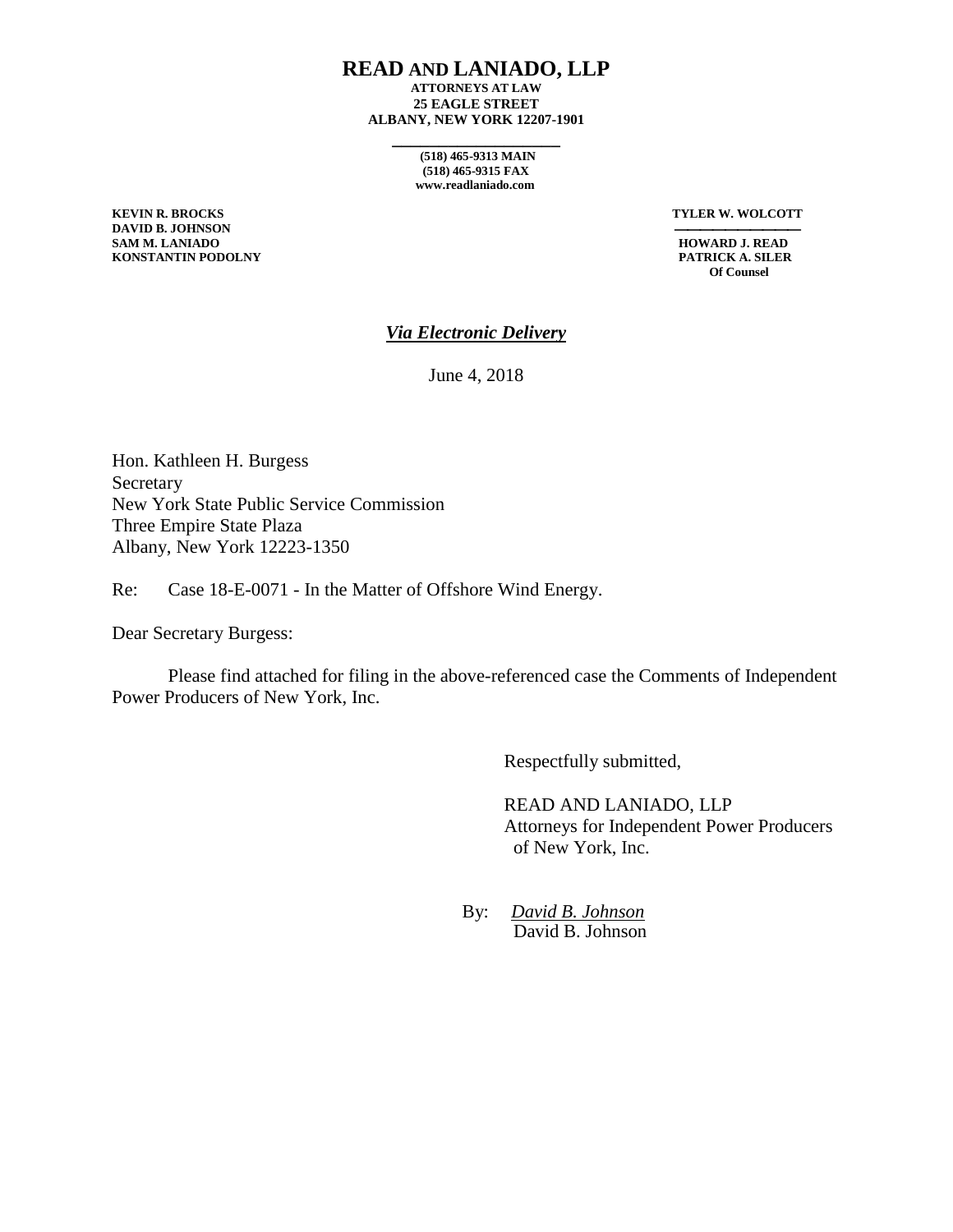# NEW YORK STATE PUBLIC SERVICE COMMISSION

Case 18-E-0071 - In the Matter of Offshore Wind Energy.

# COMMENTS OF INDEPENDENT POWER PRODUCERS OF NEW YORK, INC.

David B. Johnson READ AND LANIADO, LLP Attorneys for Independent Power Producers of New York, Inc. 25 Eagle Street Albany, New York 12207 (518) 465-9313 (tel) (518) 465-9315 (fax) dbj@readlaniado.com

Dated: June 4, 2018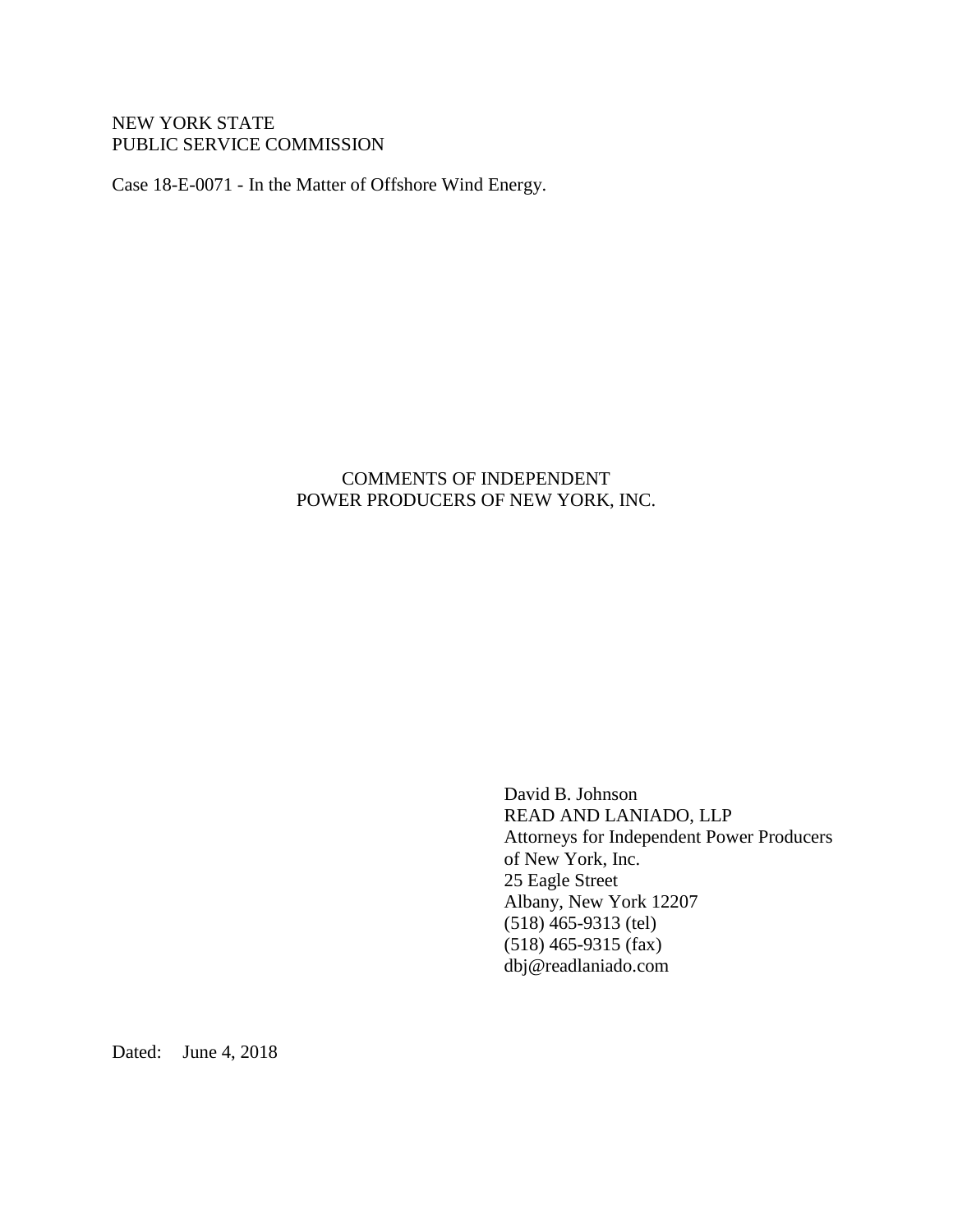## NEW YORK STATE PUBLIC SERVICE COMMISSION

Case 18-E-0071 - In the Matter of Offshore Wind Energy.

# COMMENTS OF INDEPENDENT POWER PRODUCERS OF NEW YORK, INC.

# **I. INTRODUCTION**

 $\overline{a}$ 

On April 11, 2018, the Secretary of the New York State Public Service Commission ("Commission") issued a notice inviting comments "on the adoption of a regulatory program to encourage the procurement of electricity from new offshore wind generating facilities by New York State consumers."<sup>1</sup> In the Notice, the Commission proposed to adopt a goal that would require New York electricity consumers to purchase the output of 2,400 MW of new offshore wind generating facilities by 2030 to assist the State in meeting its goal of reducing statewide greenhouse gas emissions by 40% by 2030 ("40% by 2030 goal"). The Notice stated that the Commission proposes to "jumpstart" the deployment of new offshore wind generating facilities by requiring all load serving entities ("LSEs") serving retail customers in New York to annually procure Offshore-wind Renewable Energy Credits ("ORECs") associated with up to 800 MW of new offshore wind generation facilities from the New York State Energy Research and Development Authority ("NYSERDA") (the "ORECs Proposal").

The Notice proposed various options for NYSERDA's procurement of these attributes through solicitations it would conduct in 2018 and 2019. NYSERDA described many of these

<sup>&</sup>lt;sup>1</sup> Case 18-E-0071, *In the Matter of Offshore Wind Energy*, Notice Soliciting Comments (Apr. 11, 2018) ("Notice"). A Notice of Proposed Rulemaking containing the same text in the Notice was published in the State Register on April 4, 2018 (SAPA 18-E-0071SP1).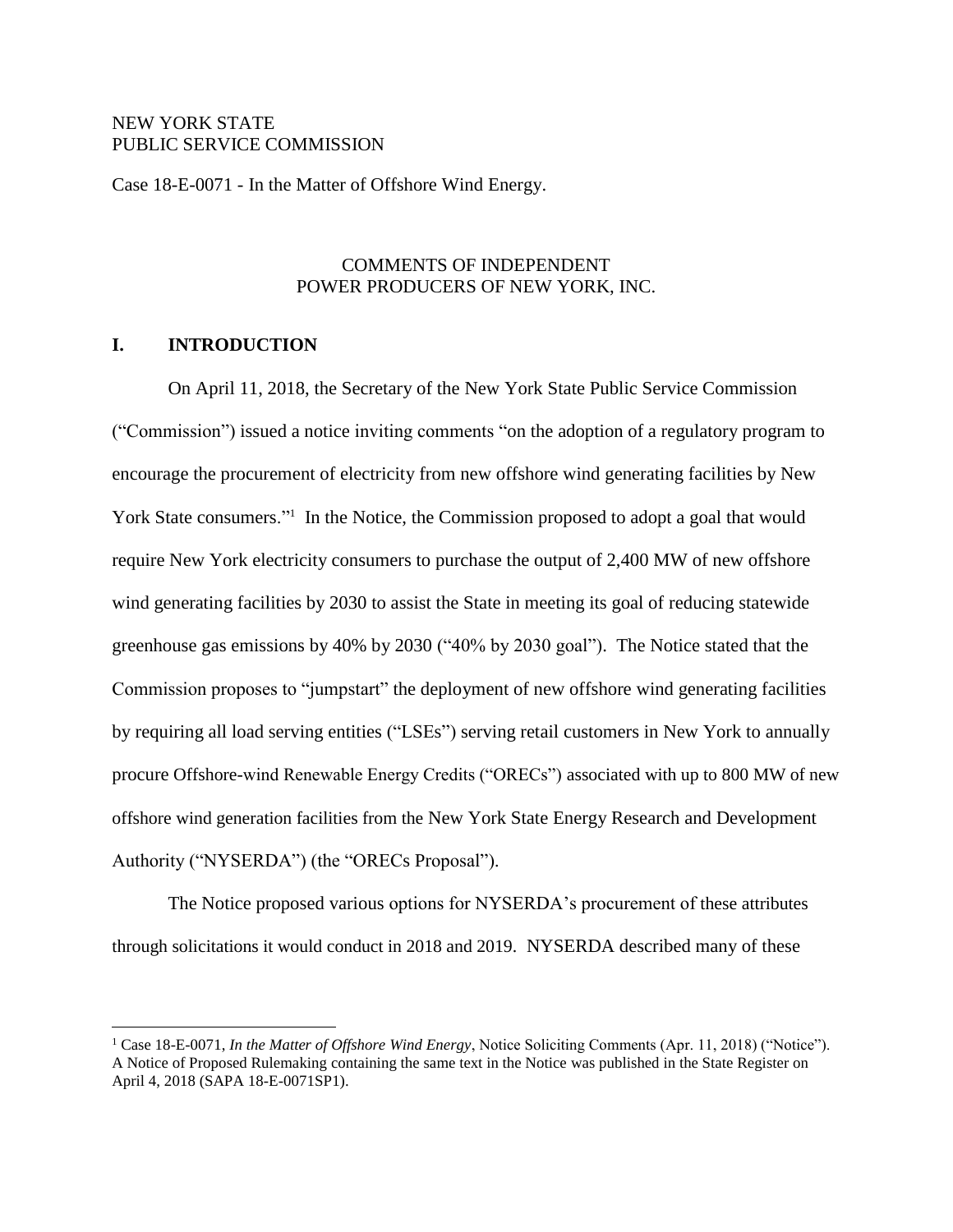procurement options as well as others in greater detail and assessed their associated benefits, costs, legal risks and implications in its "Offshore Wind Policy Options Paper." 2

 Pursuant to the Notice, Independent Power Producers of New York, Inc. ("IPPNY") hereby submits its comments on the Commission's proposals.<sup>3</sup> IPPNY is a not-for-profit trade association representing the independent power industry in New York State. Its members include nearly 75 companies involved in the development, operation, and ownership of electric generators and the marketing and sale of electric power in New York's electricity markets. IPPNY represents numerous companies that invest in and sell various energy products in New York using both traditional generation and renewable energy resources, such as wind. IPPNY's fundamental interest is in the continued development and enhancement of reliable and efficient integrated regional wholesale competitive electricity markets. With respect to the offshore wind energy proceeding, IPPNY's interest lies mainly in ensuring that the Commission's offshore wind energy policies are developed in a manner that are consistent with, and do not undermine in any respect, the functioning of non-discriminatory, competitive energy markets in New York and its surrounding regions.

As discussed below, the most efficient and cost-effective way to achieve a carbon reduction goal without harming the New York Independent System Operator, Inc.'s ("NYISO") wholesale competitive electricity markets with out-of-market compensation to uneconomic resources would be by adopting a market-based approach that provides a single, market-wide carbon price that internalizes a consistent value for carbon into the NYISO's competitive wholesale energy market prices. The NYISO is currently working with Department of Public

<sup>2</sup> 18-E-0071, *supra*, Offshore Wind Policy Options Paper (Jan. 29, 2018) ("Options Paper").

<sup>&</sup>lt;sup>3</sup> IPPNY's comments do not necessarily reflect the views of individual members of IPPNY.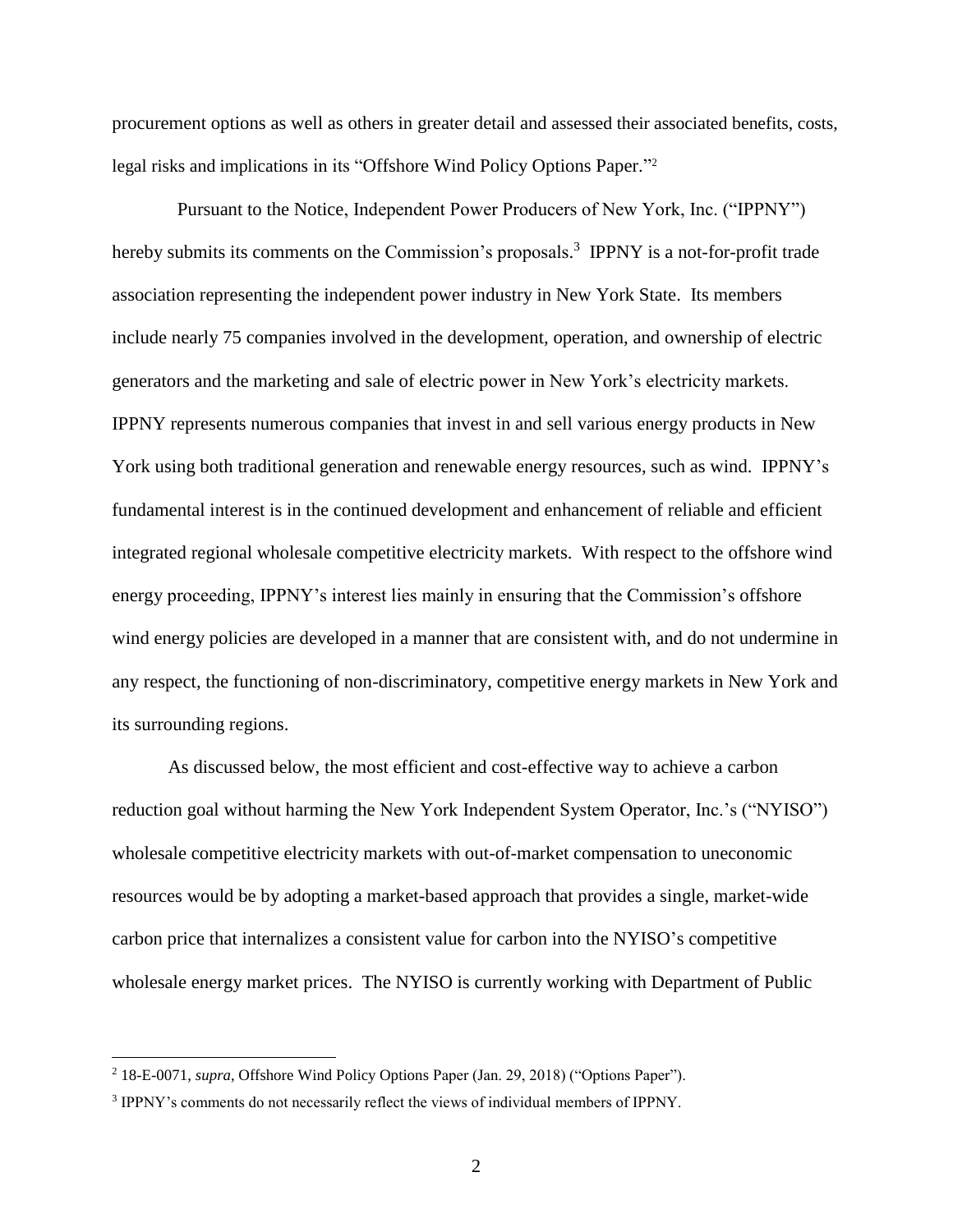Service and NYSERDA staff, market participants, and other stakeholders to develop such an approach that would add the full carbon cost to the energy bids of carbon-emitting resources into the NYISO's competitive wholesale energy market (the "Carbon Adder"). Until a Carbon Adder is implemented, new offshore wind energy facilities should be required to compete directly with all other new qualifying renewable energy resource technologies in the central procurement solicitations that NYSERDA is required to hold for Tier 1 RECs pursuant to the Commission's Clean Energy Standard order.<sup>4</sup>

The Commission should reject the ORECs Proposal because it would require NYSERDA to hold solicitations to acquire renewable attributes in which only offshore wind energy facilities would be eligible. The ORECs Proposal is an unreasonable and unnecessary departure from the Commission's long-standing policy that new qualifying large-scale renewable technologies compete against each other on a fair and non-discriminatory basis to ensure the selection of the most cost-effective assets to meet the State's greenhouse gas reduction goals.

If the Commission decides to adopt the ORECs Proposal, any procurement obligation should continue to utilize the structure that has successfully been in place for more than a decade—RECs purchased on a fixed-price basis. However, considering competitive market designs are being developed to internalize the value of carbon emissions reductions in wholesale energy prices, these agreements should be designed to avoid a double payment whereby an offshore wind project would be compensated for its carbon emission reduction benefits by NYSERDA and through the NYISO's wholesale energy market. If, however, the Commission decides to adopt procurement mechanisms that reduce energy price risk to offshore wind energy

<sup>4</sup> Case 15-E-0302, *Proceeding on Motion of the Commission to Implement a Large-Scale Renewable Program and a Clean Energy Standard*, Order Adopting a Clean Energy Standard (Aug. 1, 2016) ("CES Order").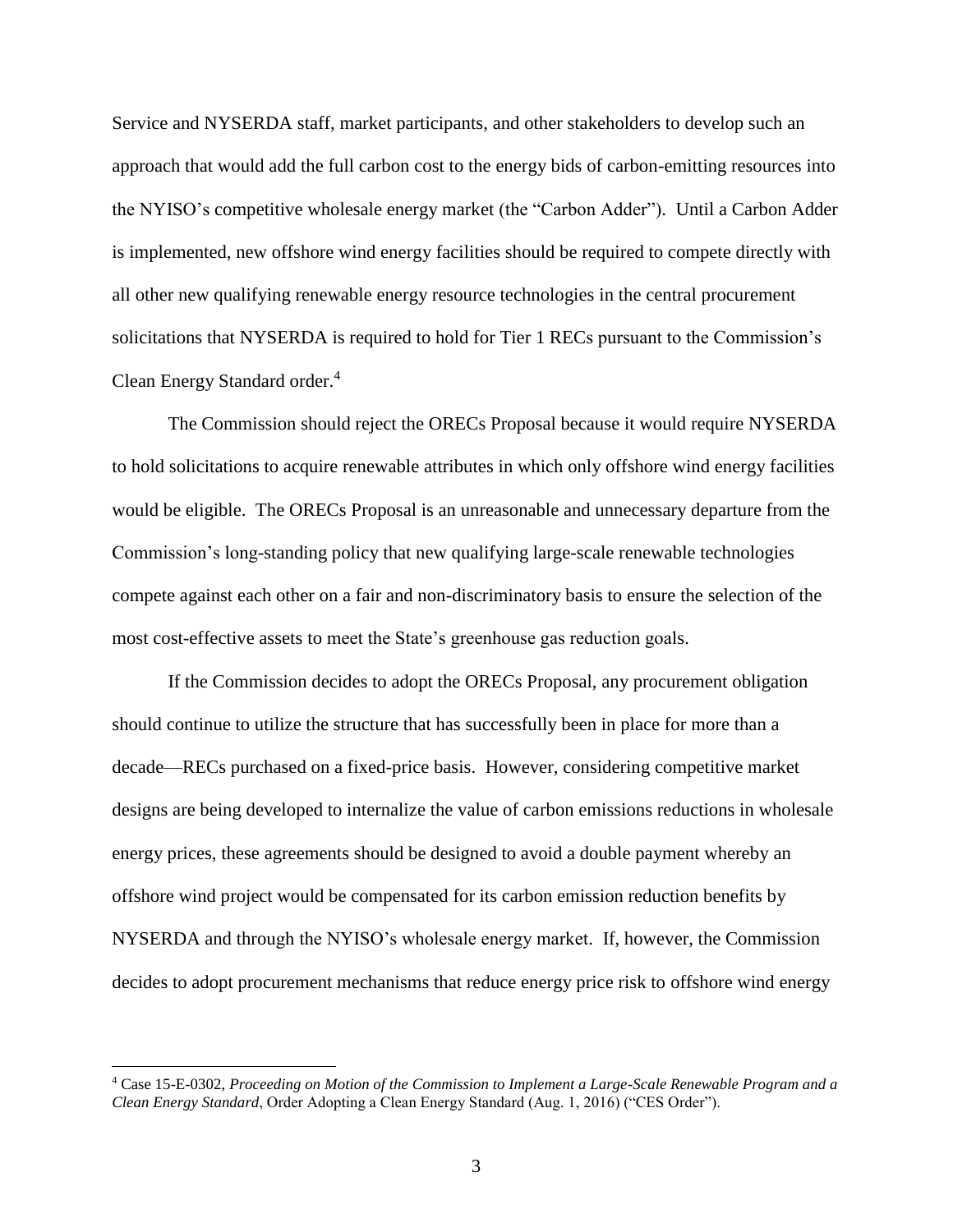developers, it, at a minimum, must do so in a manner that preserves a developer's incentive to respond to market prices, such as through the proposed Index OREC, Forward OREC, Fixed/Index OREC, or Capped OREC.

The Commission should reject the Market OREC and, although not proposed in the Notice, the Bundled PPA and Split PPA procurement options described in the Options Paper. As IPPNY has long documented, bundled PPAs and so-called contracts for differences (especially those of long duration), such as the proposed Market OREC, whereby compensation to a developer for its attributes varies inversely with its market revenues, could insulate offshore wind energy developers from competitive market price signals and further harm the already fragile NYISO wholesale competitive electricity market. Over the past two decades, IPPNY has consistently emphasized the importance of all suppliers being subject to, and thus having a stake in, accurate and efficient market clearing prices. The procurement of offshore wind energy with State incentives should not cause or contribute to resources bidding at times or at levels that would produce out-of-merit dispatch or otherwise alter the current practice of operating the electric system on the basis of economic dispatch subject to meeting reliability concerns.

IPPNY was pleased to see that the Commission's Notice excluded the Utility-Owned Generation ("UOG") procurement option that was set forth in the Options Paper and, while NYSERDA included it, NYSERDA also recognized the Commission's determination in the CES Order that UOG could inhibit entry by other market participants thereby stifling competition and leading to higher costs over the long run.<sup>5</sup> IPPNY is, however, concerned that NYSERDA suggested in the Options Paper that there may be "a limited role" for UOG "to reflect the specific

<sup>5</sup> *See* Options Paper at 30-31.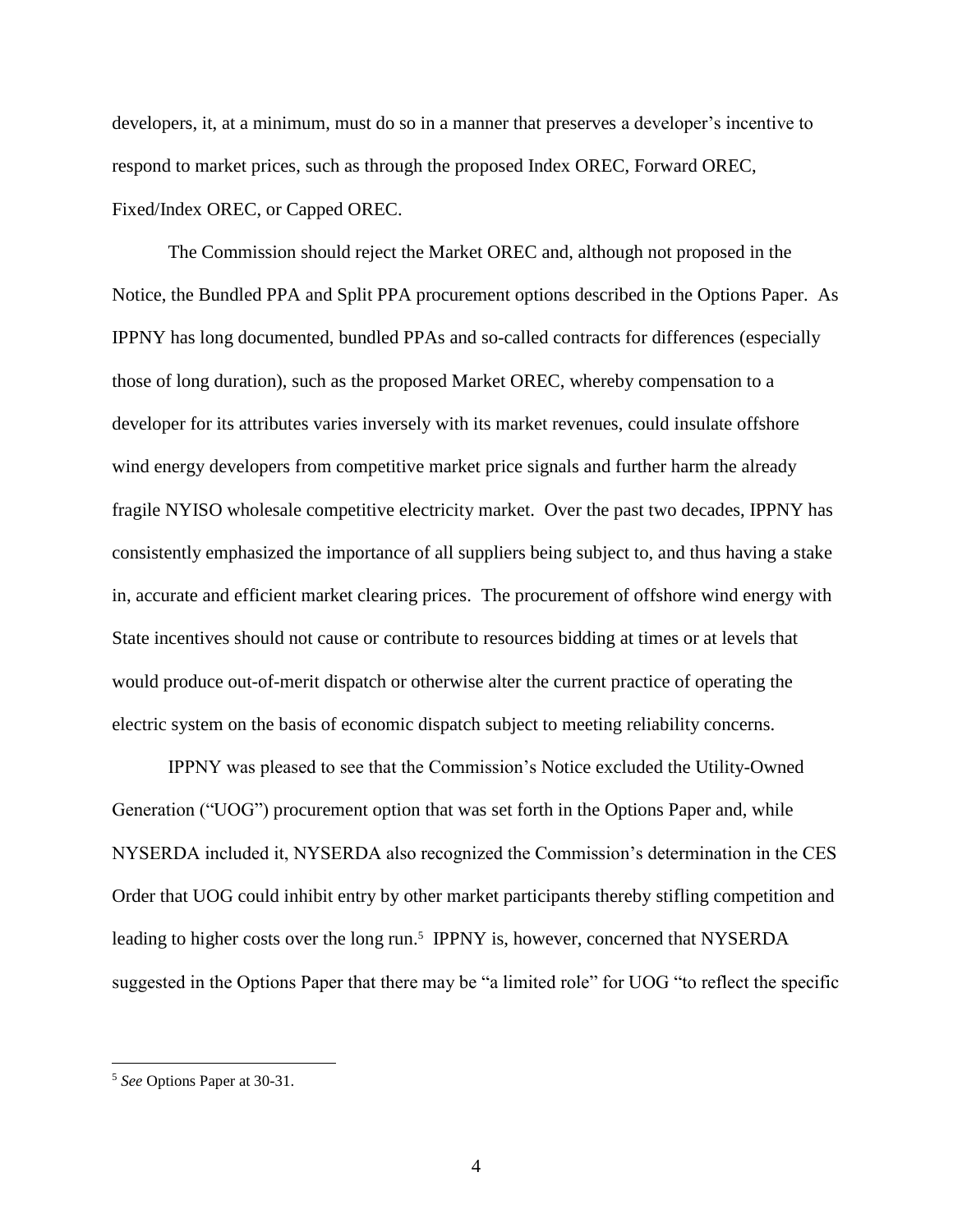early development challenges of the U.S. offshore wind sector."<sup>6</sup> In the event that some parties support this option in their comments, the Commission should reject it on the same grounds as it did in its CES Order.

Nothing has changed in the intervening eighteen months since the CES Order was issued. Indeed, it is precisely because offshore wind generation projects face unique complexities that no steps should be taken that would hinder participation, particularly given the fact that the utilities do not have any expertise to bring to this area and their participation is likely to raise interconnection and other concerns. Permitting UOG in connection with this program would, thus, be a major step backward from years of Commission policy supporting robust competitive electricity markets in New York by generally prohibiting utilities from owning generation.<sup>7</sup> UOG is contrary to the Commission's long-standing pro-competition policies implemented over the past twenty years that correctly have recognized private investors have a greater incentive to lower costs than utilities which are supported by cost-of-service regulation, private investors and their shareholders should bear the risks of generation ownership, and transmission and distribution ("T&D") should be separated from generation to eliminate the potential that T&D utilities that own generation could exercise vertical market power ("VMP") to thwart participation by other market participants to the detriment of the ongoing development of wholesale competitive electricity markets and, ultimately, consumers.<sup>8</sup>

<sup>6</sup> *Id*. at 31.

 $<sup>7</sup>$  The two exceptions to the Commission's policy were permitted based on the specific fact pattern presented as</sup> follows: (i) retention by Consolidated Edison Company of New York, Inc. ("Con Edison") of a "bundle" of generating assets to support its steam system operations; and (ii) the limited wind generation development found by the Commission to be required to support Iberdrola's acquisition of two of New York's distribution utilities.

<sup>8</sup> Cases 96-E-0900 et al., *In the Matter of Orange & Rockland Utilities, Inc.'s Plans for Electric Rate Restructuring Pursuant to Opinion 96-12*, Statement of Policy Regarding Vertical Market Power (July 17, 1998) ("VMP Order"); *id.* at Appendix I ("VMP Statement").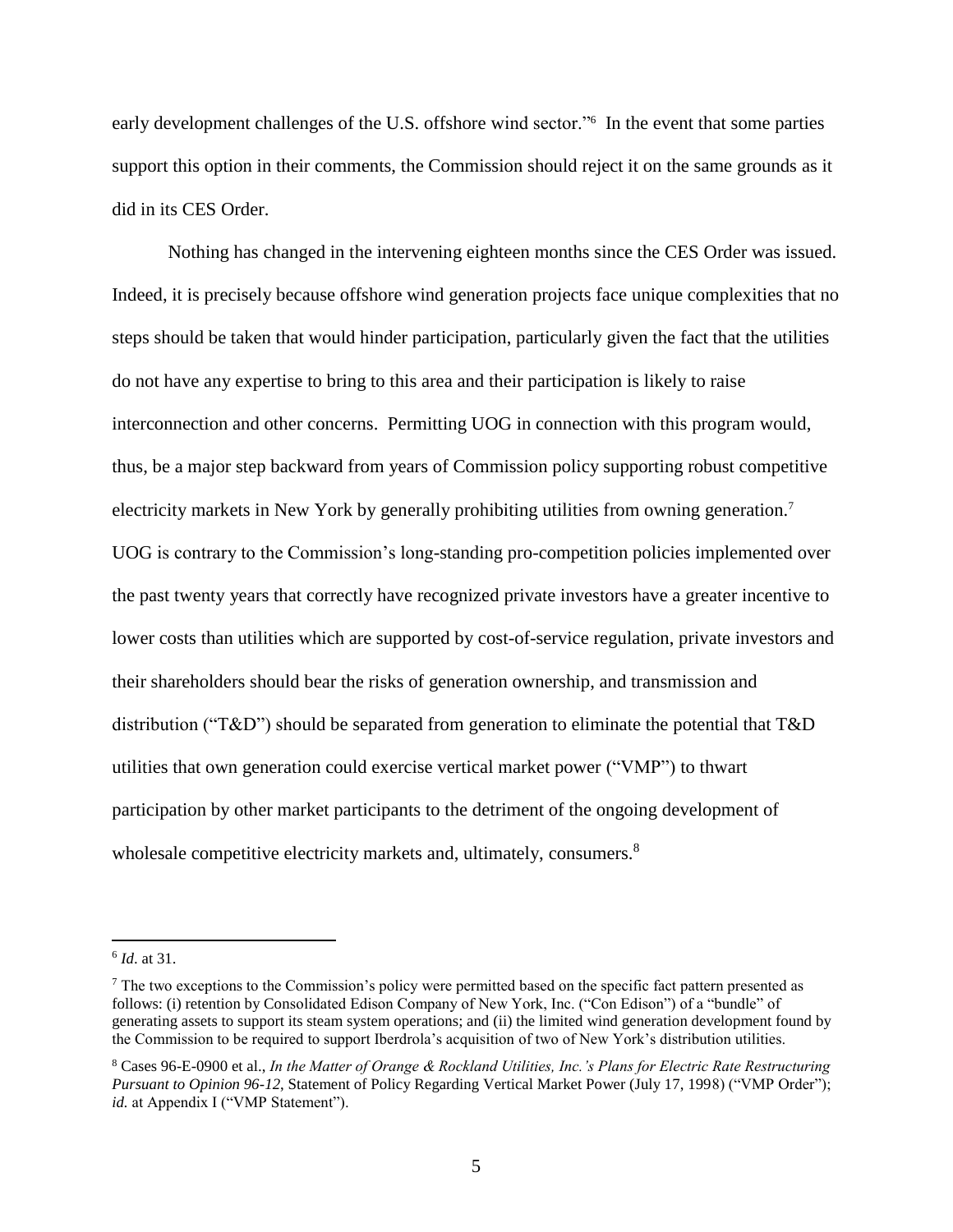#### **II. THE COMMISSION SHOULD NOT ADOPT THE ORECS PROPOSAL.**

In its Notice, the Commission proposes to adopt a goal to incent the deployment of 2.4 GW of new offshore wind generating facilities by 2030 to assist the State in meeting its 40% by 2030 goal. The Commission proposes to "jumpstart" the deployment of offshore wind generation by requiring NYSERDA to conduct solicitations in 2018 and 2019 to procure ORECs associated with up to 800 MW of new offshore wind generating facilities through 25-year contracts.

As IPPNY demonstrated in its comments in the Clean Energy Standard case, the most efficient and cost-effective way to reduce carbon emissions in the energy industry would be to expeditiously revise the NYISO's tariffs to implement a Carbon Adder. The Carbon Adder approach recognizes environmental attributes must be compensated and establishes a visible value for low- or zero-emission resources, creating an efficient and cost-effective means for all producers and consumers to factor the cost of emissions into economic decision-making in ways that spur innovation, minimize the cost of controlling emissions, maintain electricity system reliability, and work in harmony with the least-cost dispatching principles that are critical to the proper operation of the NYISO's wholesale competitive electricity markets.

If the full cost of carbon was incorporated into NYISO commitment and dispatch signals, it would provide a better representation of the carbon impact of different resources based upon the actual benefits of their location and generation profile. It also avoids the harm from artificial price suppression resulting from below-cost offers of capacity from resources that are only in the market because of out-of-market payments. Out-of-market compensation to otherwise uneconomic resources is an ongoing and significant threat to, and undercuts the sustainability of, the NYISO's organized electricity markets. The result of artificial price suppression is that the NYISO's markets will not be able to provide the necessary price signals to incent the

6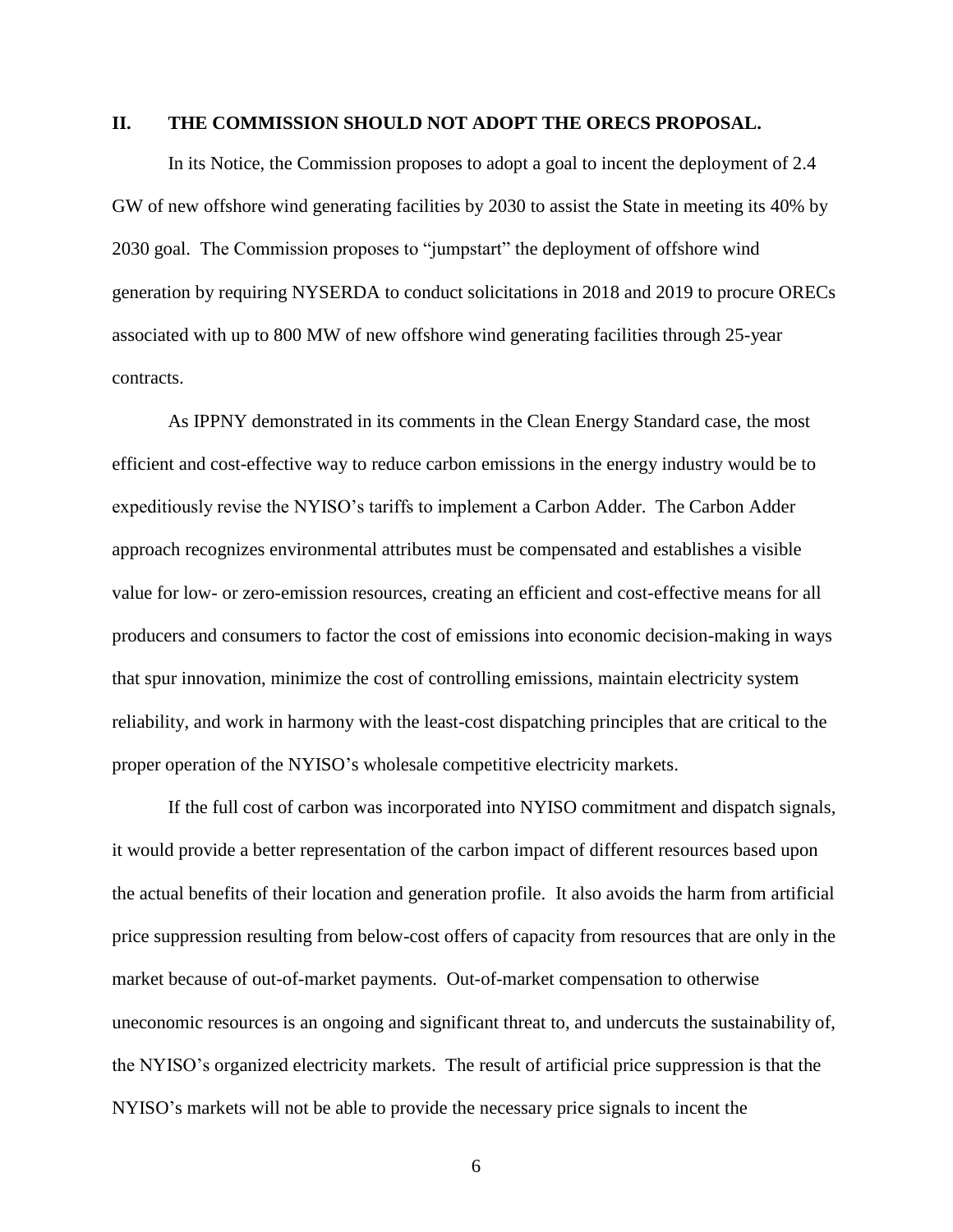maintenance and development of existing and new resources that are necessary to meet reliability needs, resulting in the need to resort to regulated, cost-based supply rather than market-based supply.

Until a Carbon Adder is implemented, new offshore wind energy facilities should be required to compete directly with all other new qualifying renewable energy resource technologies in NYSERDA's Tier 1 REC procurements. The Proposal did not provide any justification demonstrating why NYSERDA should conduct solicitations for an additional 800 MW of renewable attributes from only new offshore wind generating facilities separate and apart from the solicitations that the Commission required, in its CES Order, NYSERDA to conduct for renewable attributes from all other new qualifying large-scale renewable technologies. In its Options Paper, however, NYSERDA asserted that "offshore wind challenges" require that offshore wind generating facilities be procured via "a competitive procurement mechanism which seeks only offshore wind proposals, with commensurate volumetric load-serving entity (LSE) obligations, ramping up to the goal of 2.4 GW by 2030." <sup>9</sup> NYSERDA contended that the cost of offshore wind development is the principal challenge at least in the early stages of the development of this technology. <sup>10</sup> NYSERDA claimed that, while the initial offshore wind projects built in the U.S. are projected to cost more than typical land-based projects, it has conducted analysis that projects the costs of offshore wind are expected to be lower than the

<sup>10</sup> *Id.*

<sup>&</sup>lt;sup>9</sup> Options Paper at 5.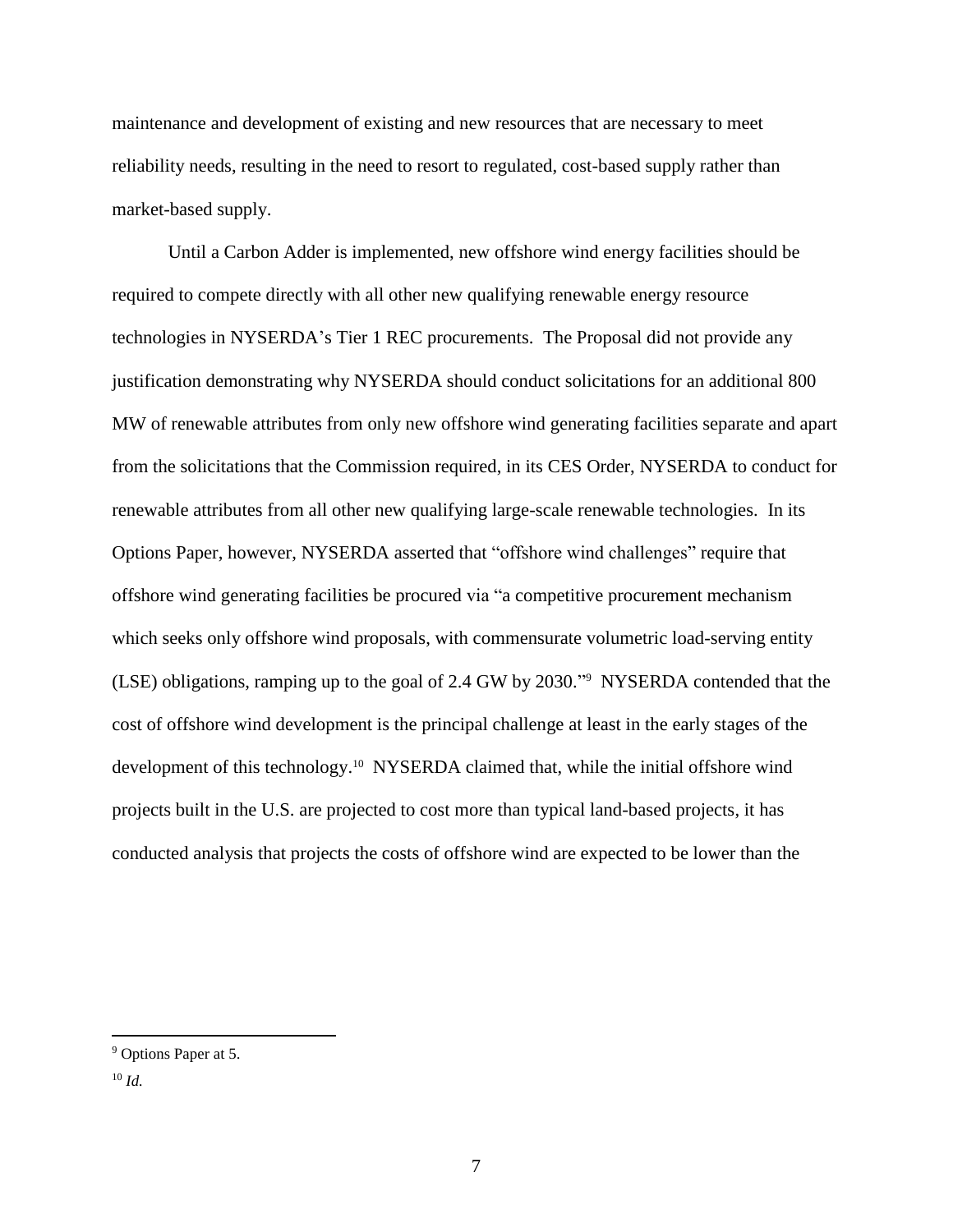costs of Tier 1 RECs associated with other large-scale renewable technologies by 2030 if New York pursues the 2.4 GW deployment goal.<sup>11</sup>

The ORECs Proposal is a significant and unjustified departure from the Commission's long-standing policy that new qualifying large-scale renewable technologies compete against each other on a fair and non-discriminatory basis to ensure the selection of the most costeffective project within such process. Since the Commission adopted the Renewable Portfolio Standard ("RPS"), its policy with respect to the procurement of attributes from new large-scale renewable resources is that such resources should sell their attributes on a technology-neutral basis, *i.e*., no renewable technologies are given a preferential treatment within the out-of-market process. The Commission has continued this core technology-neutral policy in its CES Order and in its Reforming the Energy Vision ("REV") and related proceedings which incent the development of distributed energy resources.

A procurement mechanism that provides a single technology type an opportunity to earn greater compensation than all other renewable technologies distorts such procurement processes, unfairly favors that technology, and increases costs to consumers. If implemented, the ORECs Proposal would provide offshore wind generation with an artificial advantage over other renewable resources and would set an unfavorable precedent whereby the Commission would pick specific winners and losers in its procurement processes based on their technology type even though selection of the favored technology will result in higher costs to New York electricity consumers.

The higher costs will be realized either through reduced total megawatt-hours procured under each solicitation or through additional solicitations needed to reach the same megawatt-

<sup>&</sup>lt;sup>11</sup> Options Paper at 20.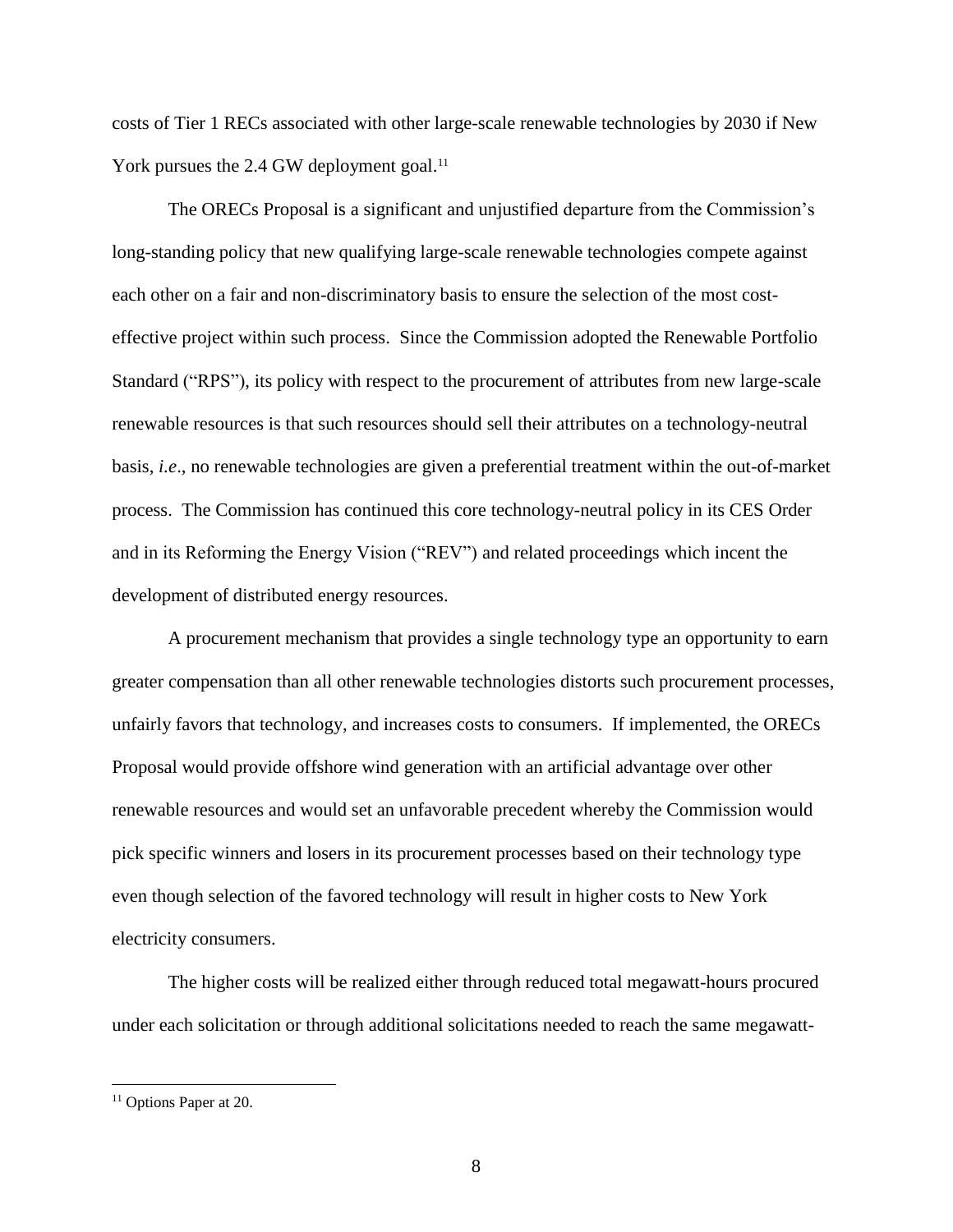hours procurement level. If the given pool of dollars available from LSEs for REC procurements in a given year remains the same as it is under today's program, NYSERDA will not be able to procure as many renewable attributes as it otherwise would, since a certain portion of those renewable attributes associated with offshore wind generation will likely cost NYSERDA, and New York's electricity consumers, more. Alternatively, if NYSERDA decides to procure a fixed level of renewable attributes, it will need to increase the price charged to LSEs to procure those attributes as compared to the amount required to procure the same number of attributes under the current CES. Both of these scenarios will result in an identical outcome: a higher cost of renewable resources for New York electricity consumers and further deterioration of the NYISO's competitive wholesale market.

The Commission has rejected numerous requests in the past to provide greater incentives or other preferences to particular technologies because it would cause consumers to pay more for less attributes. For example, the Commission rejected a proposal to provide smaller-scale wind projects a 1.5 multiplier for bids received in NYSERDA's Main Tier solicitation in the RPS:

> [T]he Main Tier program is designed to be technology neutral and reward developers that offer bids for renewable attribute that are lower in cost than others. We have stated in the past that the Main Tier is not intended to force contribution by, or as is done in the Customer-Sited Tier, apportion financial support to, any particular technology. Eligible technologies are reached in the Main Tier based on where the costs, and therefore bids, fall on a supply curve of all the competing technologies in relation to the demand created in the RPS Program. To provide a multiplier on the bid price for small wind projects would undermine this principle by creating an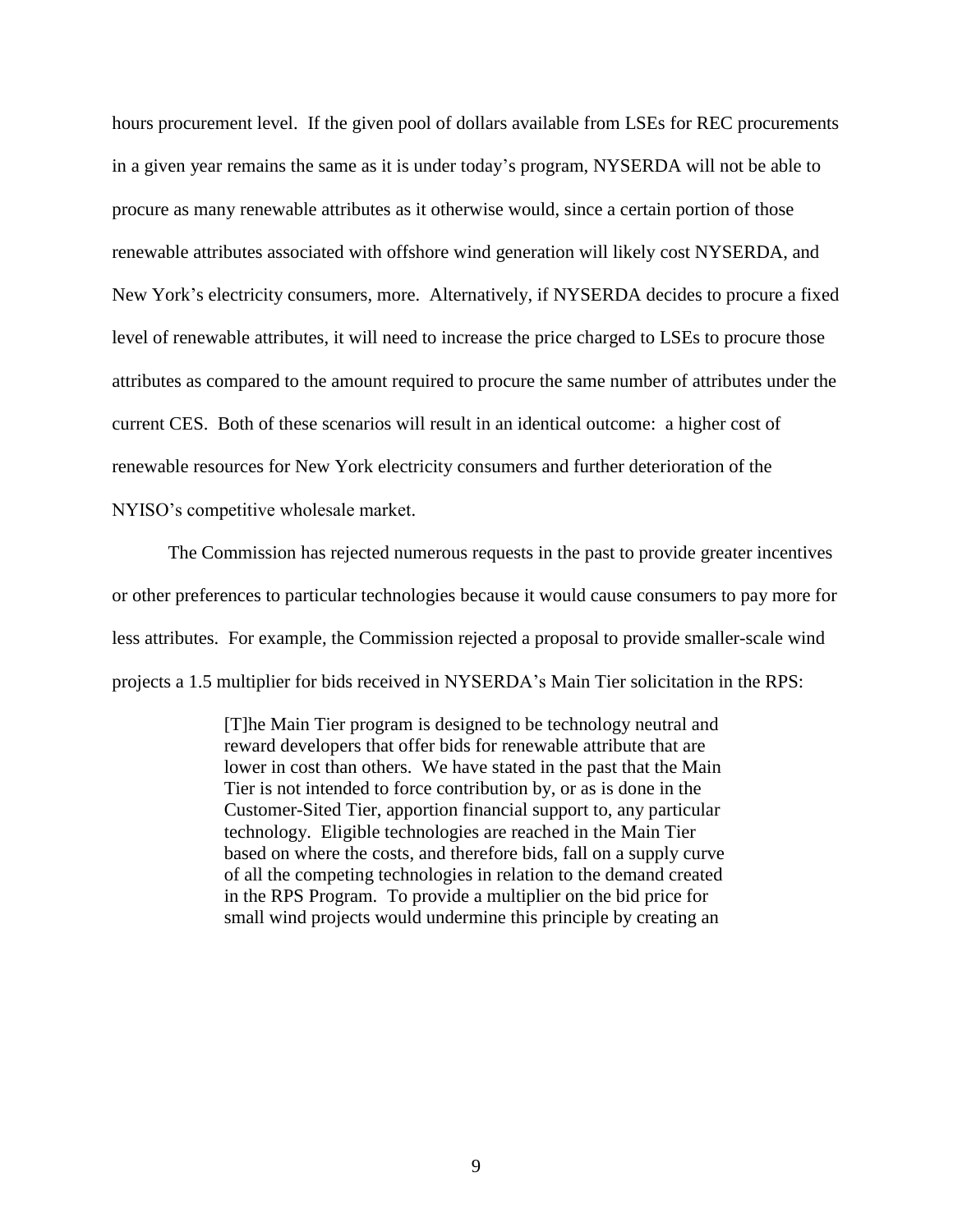artificial advantage for such projects and would result in ratepayers paying higher prices for fewer MWhs of energy production.<sup>12</sup>

In its Options Paper, NYSERDA claims that many benefits would result from achieving the 2.4 GW goal: (i) it will be a major portion of the renewable generation needed for New York to meet the 40% by 2030 goal; (ii) emissions reduction benefits amounting to approximately \$1.9B (net present value); and (iii) considerable economic development and public health benefits for New York.<sup>13</sup> NYSERDA's implication that these benefits would be lost unless New York "jumpstarts" the deployment of 2.4 GW of offshore wind generation with preferential compensation is utter speculation.<sup>14</sup> NYSERDA pointed out efforts by other states to develop offshore wind generation.<sup>15</sup> Nowhere in its Options Paper did NYSERDA explain why these other states' efforts will not provide the necessary "jumpstart" of offshore wind generation development to bring the economies of scale that NYSERDA believes is necessary to reduce the costs of offshore wind generation attributes below the costs of Tier 1 RECs associated with other large-scale renewable technologies.

It appears the major driver of the ORECs Proposal is for New York to be first in developing large-scale offshore wind generation, despite the large premium that electricity consumers will likely pay for this dubious honor. NYSERDA's proposal that offshore wind generators be awarded contracts with NYSERDA for ORECs for 25-year terms means that electricity consumers would likely be required to pay huge premiums for offshore wind generation over other renewable technologies well past the time that the cost of the offshore

<sup>12</sup> Case 03-E-0188, *Proceeding on Motion of the Commission Regarding a Retail Renewable Portfolio Standard*, Order Authorizing an Increase in the Maximum Project Incentive for the On-Site Wind Program in the Customer-Site Tier (Feb. 14, 2013), at 9–10.

<sup>13</sup> Options Paper at 4–5, 19–20.

<sup>14</sup> *See id.* at 24.

<sup>15</sup> *Id.* at 14–16.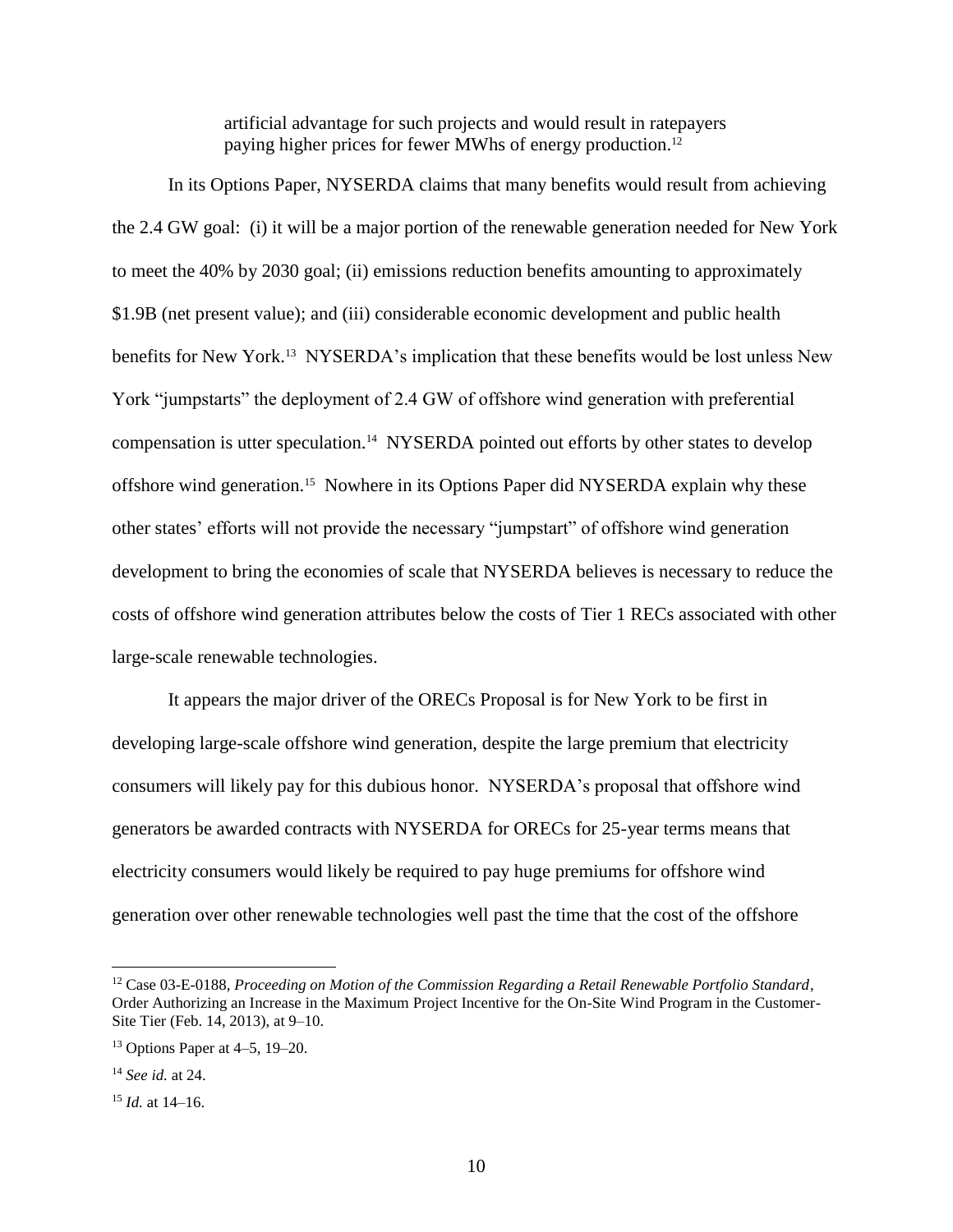wind generation has plummeted to a level that is competitive with other renewable resources. That cost, in conjunction with the adverse impact on the NYISO's competitive energy market and the concomitant out-of-market actions and costs required to maintain reliability, will create an untenable situation for New York consumers and businesses.

Considering the lack of evidentiary support, NYSERDA's analysis that 2.4 GW of offshore wind generation will be needed to be deployed through discriminatory procurements of ORECs should be given little weight. NYSERDA's analysis was based on the history of "dramatic" cost reductions for offshore wind generation development in Europe in recent years. 16 NYSERDA states that, in Europe, "in many cases offshore wind is cost-competitive with landbased renewables," and that the cost reductions in Europe "depended to a material extent on local learning and local infrastructure development resulting from economies of scale."<sup>17</sup> This is not evidence of what needs to be done in New York.

NYSERDA's analysis fails to consider that it should be much less costly and take much less time to reach the level of cost reductions in Europe because much of the technological hurdles of siting offshore wind generation have already been overcome there. Many factors affect the speed with which an offshore wind generation development industry can be brought to scale in a certain locale: including but not limited to wage levels, skills availability, utility rates, taxes, subsidies, shipping costs and reliability, local productivity, and supervision costs.

<sup>16</sup> *See id.* at 20.

<sup>17</sup> *Id.* at 5.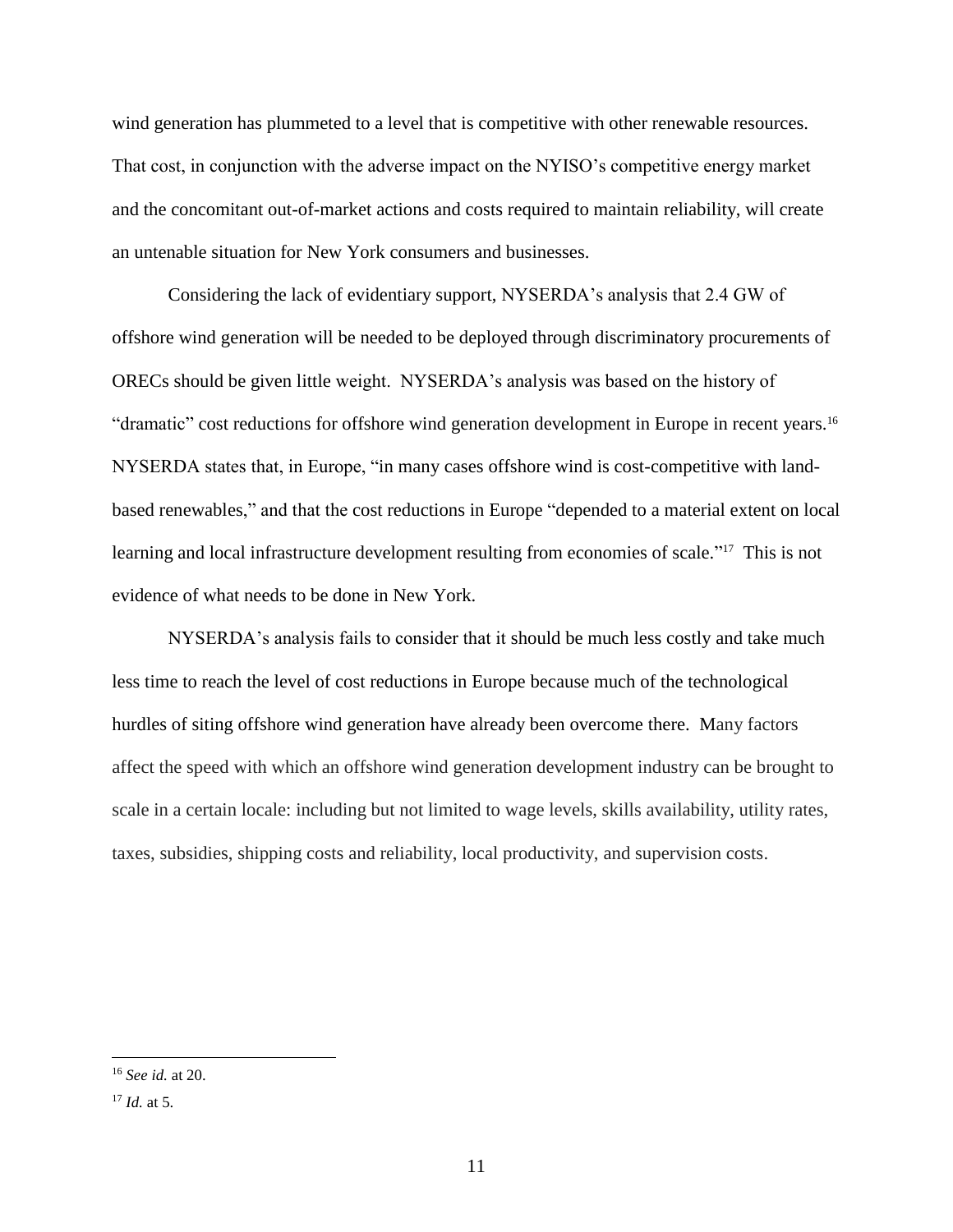NYSERDA did not address any of these complex factors in its analysis. Thus, the development "learning curve" in the U.S. could be much shorter than that which took place in Europe.

Consistent with the Commission's policy to require all qualifying large-scale renewable technologies to be procured and evaluated in a consistent process to receive State incentives, the Commission should reject any proposal that would provide any preferential treatment for offshore wind generation with respect to other qualifying large-scale renewable generation.

Thus, until a Carbon Adder is implemented, new offshore wind energy facilities should be procured in the same process as all other new qualifying renewable technologies in the central procurement solicitations that NYSERDA is required to hold for Tier 1 RECs pursuant to the CES Order.<sup>18</sup> Resources currently bid into NYSERDA's competitive solicitations are evaluated based upon a number of criteria in order to ensure they bring the greatest benefit to the State and electricity consumers while meeting public policy goals. Implementing a special procurement solely for a specific technology will undermine the competitive nature of the CES solicitation program and negatively impact consumers.

# **III. IF THE COMMISSION DECIDES TO ADOPT THE ORECS PROPOSAL, IT SHOULD ADOPT THE FIXED REC PROCUREMENT OPTION AND REJECT ANY PROCUREMENT APPROACH THAT WOULD INSULATE OFFSHORE WIND GENERATION FROM REAL-TIME WHOLESALE ENERGY MARKET PRICES.**

In its Notice, the Commission listed six options for NYSERDA's procurement of

ORECs.<sup>19</sup> The Commission should adopt the Fixed OREC option if the Commission adopts the

ORECs Proposal. As stated in the Notice, the Fixed OREC option is similar to the

Commission's approach used for NYSERDA's Tier 1 REC solicitations and has also been used

<sup>18</sup> *See* CES Order at 111–13.

 $19$  Notice at 4–7.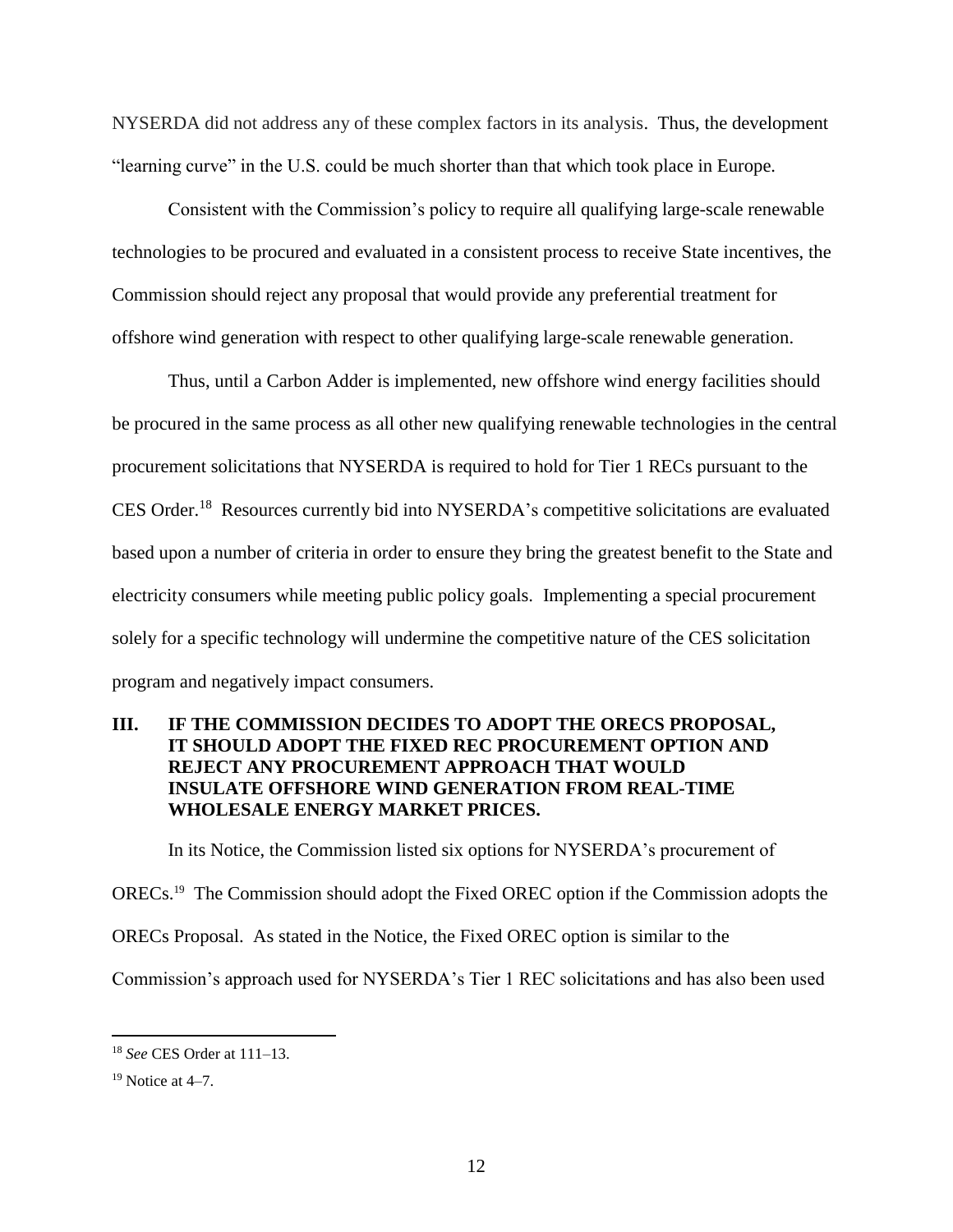by NYSERDA under the RPS since its inception.<sup>20</sup> While New York's current approach for Tier 1 REC solicitations has negatively impacted, and continues to negatively impact, the NYISO's competitive wholesale energy markets, it is the "best" approach among the discriminatory procurement options proposed.

The Commission should reject the Market OREC and, although not proposed in the Notice, the Bundled PPA and Split PPA procurement options described in the Options Paper. As IPPNY has long documented, bundled PPAs and so-called contracts for differences ("CFDs"), such as the proposed Market OREC, whereby compensation to a developer for its attributes varies inversely with its *actual* market revenues, would insulate offshore wind energy developers from competitive market price signals and harm the wholesale competitive electricity market.<sup>21</sup> The procurement of offshore wind energy with State incentives should not divorce bidding incentives and operating practices from market clearing prices causing or contributing to out-ofmerit dispatch or otherwise altering the current practice of operating the electric system on the basis of economic dispatch subject to meeting reliability concerns.

IPPNY has long opposed basing incentive programs on pricing mechanisms that insulate any supplier from competitive market prices, such as CFDs and long-term fixed price PPAs.<sup>22</sup> While NYSERDA suggests that the bundled PPA structure would provide a long-term hedge on energy prices for retail consumers, $2<sup>3</sup>$  consumers will be fully exposed to higher payments when energy prices fall as predicted by NYSERDA. This is particularly problematic given that the "long term" in this case will be 25 years, well beyond the period of time that energy price

<sup>20</sup> *Id.* at 4.

<sup>21</sup> *See, e.g.*, Case 15-E-0302, *supra*, IPPNY Comments (Aug. 12, 2015), at 16–22.

<sup>22</sup> *See, e.g.*, *id.*

<sup>23</sup> Options Paper at 27.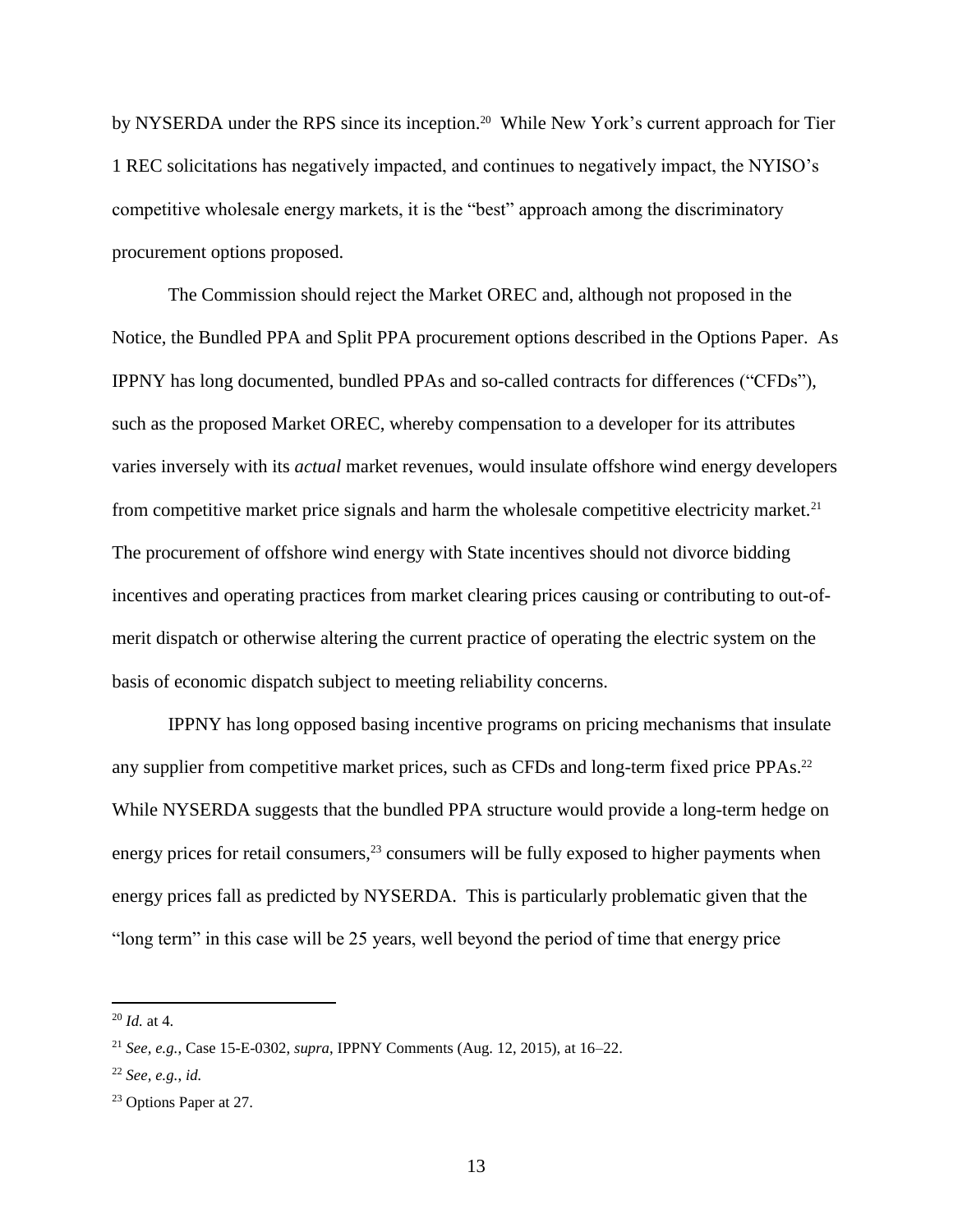forecasts could reasonably be expected to have any significant degree of accuracy. Bundled PPAs shift the energy price risk from developers, who are in the best position to forecast and manage risk, to consumers. Indeed, the exposure to such risk will significantly undercut—if not entirely eliminate—any claimed benefits associated with reduced financing costs that potentially could arise under this option and indisputably will eviscerate the benefits of competitive markets.

Equally important are the adverse system and competitive market impacts that will result if such a structure was put into place. IPPNY has opposed bundled PPA contracts because they can make suppliers participating in these programs indifferent to market prices that may signal the need to reduce output or curtail service to ensure the reliability of the electric system. By its very design, the wholesale electricity market structure in New York values energy when and where it is needed most. Divorcing the payment to the supplier from the market price results in the supplier choosing to keep operating when its output may be harming the system. If suppliers are not responsive to market price signals and continue to operate when their output may threaten system reliability, the NYISO is forced to take additional out-of-market actions to maintain the reliability of the system. The costs of the NYISO's actions are not reflected in market prices but are recovered in additional uplift payments from consumers, an additional form of cost exposure that generally cannot be hedged. This activity distorts competitive market price signals, harms the efficiency of the market, and is more expensive for consumers.

Generally, traditional generators within the NYISO bid positive values for incremental energy because they can save fuel costs by reducing their generation levels. Any time the NYISO markets produce a negative price, the market is indicating that one or more transmission elements on the electric system are overloaded and the NYISO does not have sufficient supply that can be backed down quickly enough to relieve the overload. In those instances, the only

14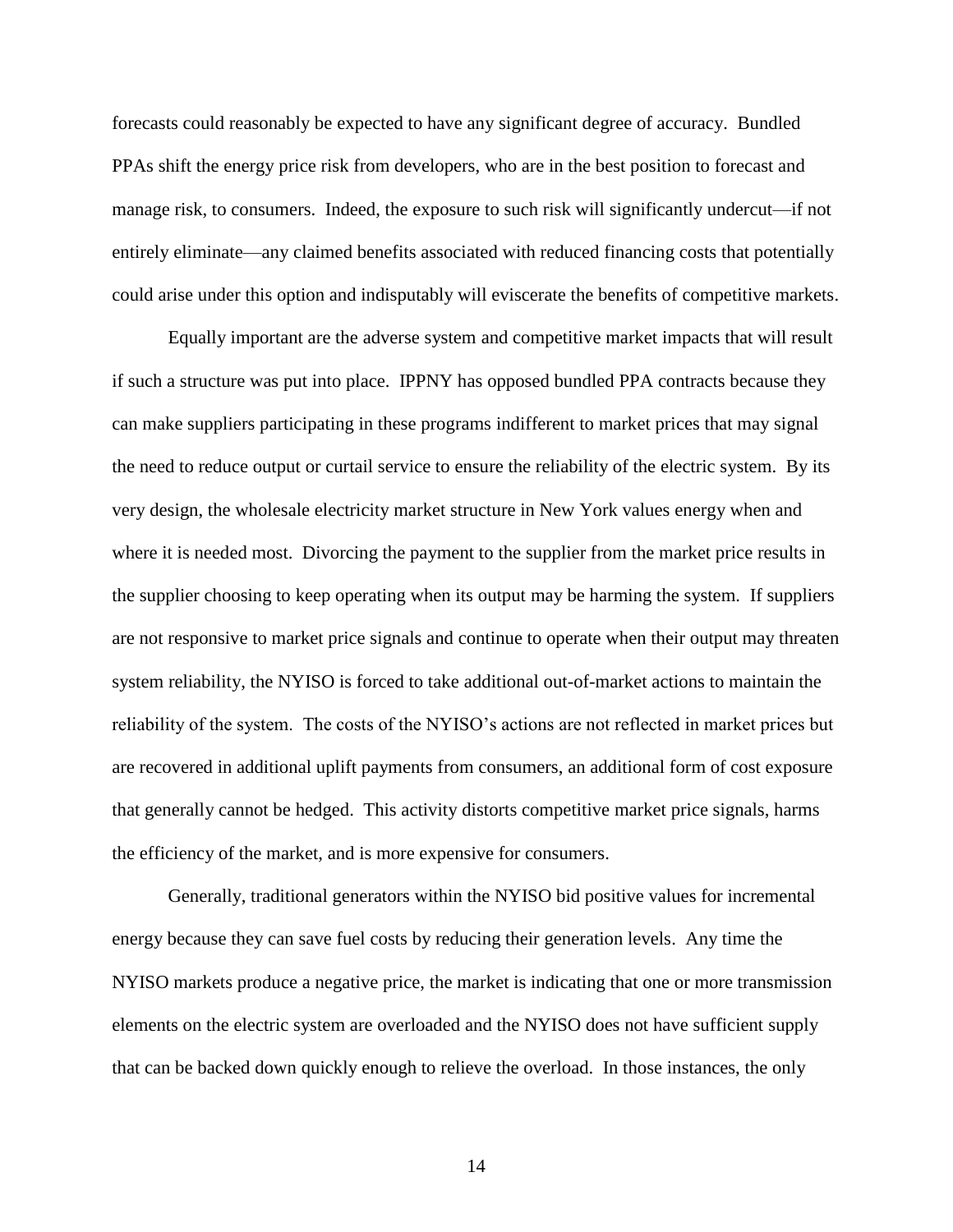way that the NYISO can relieve the overload is to back down the cheapest supply. It is important at these times that suppliers' payments reflect the NYISO prices so that it will be in their economic interest to respond to the negative prices. Requiring offshore wind generation to be subject to real-time market prices ensures that they will have the correct financial incentives to reduce energy production when such action is needed by the system.

If the Commission decides to adopt procurement mechanisms that reduce energy price risk to offshore wind energy developers, it must, at a minimum, do so in a manner that preserves a developer's incentive to respond to market prices. The proposed Index OREC, Forward OREC, Fixed/Index OREC, and Capped OREC would all ensure that an offshore wind generator would have the incentive to respond to real-time market prices because it would adjust prices for ORECs based on average energy market prices rather than the actual market prices that the generator is paid. Thus, to recognize the unique complexities of this technology and its nascent state while also limiting the impacts to the competitive markets, IPPNY respectfully requests the Commission choose one of these four OREC options to be the procurement mechanism for the offshore wind generation program if the Commission does not adopt the Fixed OREC option.

## **IV. THE COMMISSION MUST NOT WEAKEN ITS LONG-STANDING POLICY PROHIBITING UOG.**

While not proposed in the Notice, NYSERDA proposed in its Options Paper a UOG procurement option under which "[o]ffshore wind developers would develop, design, build, and potentially operate offshore wind facilities; and once completed, project ownership would be transferred to the utility or utilities."<sup>24</sup> While NYSERDA recognized that the Commission has just recently rejected the UOG procurement option once again in its CES Order, NYSERDA

<sup>24</sup> *Id.* at 6.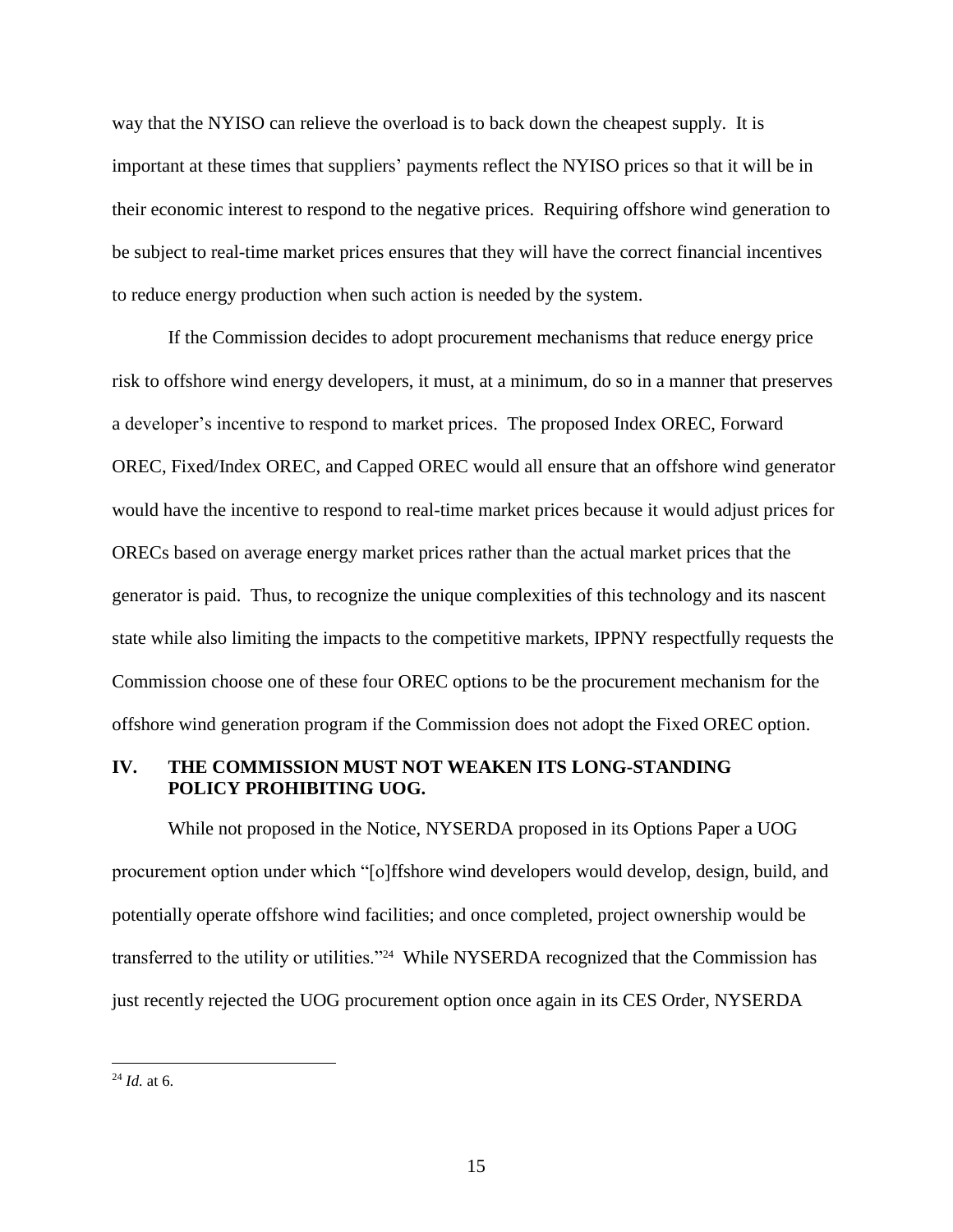states that "there may be a limited role for this structure to reflect the specific early development challenges of the U.S. offshore wind sector."<sup>25</sup>

As the Commission has found and IPPNY has consistently demonstrated in various proceedings,<sup>26</sup> energy services should be provided cost-effectively by private developers on a competitive basis rather than by utilities through rate-of-return regulation. This approach ensures that private investors, not captive ratepayers, bear investment risks. It also ensures that utilities are not able to exercise VMP to the detriment of competitive markets and consumers. The Commission should reaffirm its commitment to these principles by continuing its longstanding prohibition on UOG.

#### **A. UOG Shifts Investment Risks Back to Captive Ratepayers.**

Market-based mechanisms are the best means of procuring resources and services in the most efficient manner. In its seminal opinion issued in 1996 to introduce competitive electric markets in New York State, the Commission adopted its policy endorsing, *inter alia*, the creation of a competitive wholesale generation market.<sup>27</sup> In Opinion 96-12, the Commission determined that competitors would have a greater incentive to lower costs than utilities under a cost-ofservice regulatory regime, which would inure to the benefit of New York's consumers.<sup>28</sup> The Commission also recognized in Opinion 96-12 that the most efficient means of selecting new

<sup>25</sup> *Id.* at 8.

<sup>26</sup> *See, e.g.*, Case 14-E-0302, *Petition of Consolidated Edison Company of New York, Inc. for Approval of Brooklyn Queens Demand Management Program*, Comments of Independent Power Producers of New York, Inc. (Oct. 6, 2014), at 2–3, 14–15; Case 14-M-0101, *Proceeding on Motion of the Commission in Regard to Reforming the Energy Vision*, IPPNY Comments (Sept. 22, 2014), at 6, 12–15; Case 14-M-0101, *supra*, IPPNY Comments (July 18, 2014), at 8–16.

<sup>27</sup> Cases 94-E-0952 et al., *In the Matter of Competitive Opportunities Regarding Electric Service*, Opinion and Order Regarding Competitive Opportunities for Electric Service, Opinion 96-12 (May 20, 1996), at 32 ("Opinion 96-12").

<sup>28</sup> *Id.* at 30.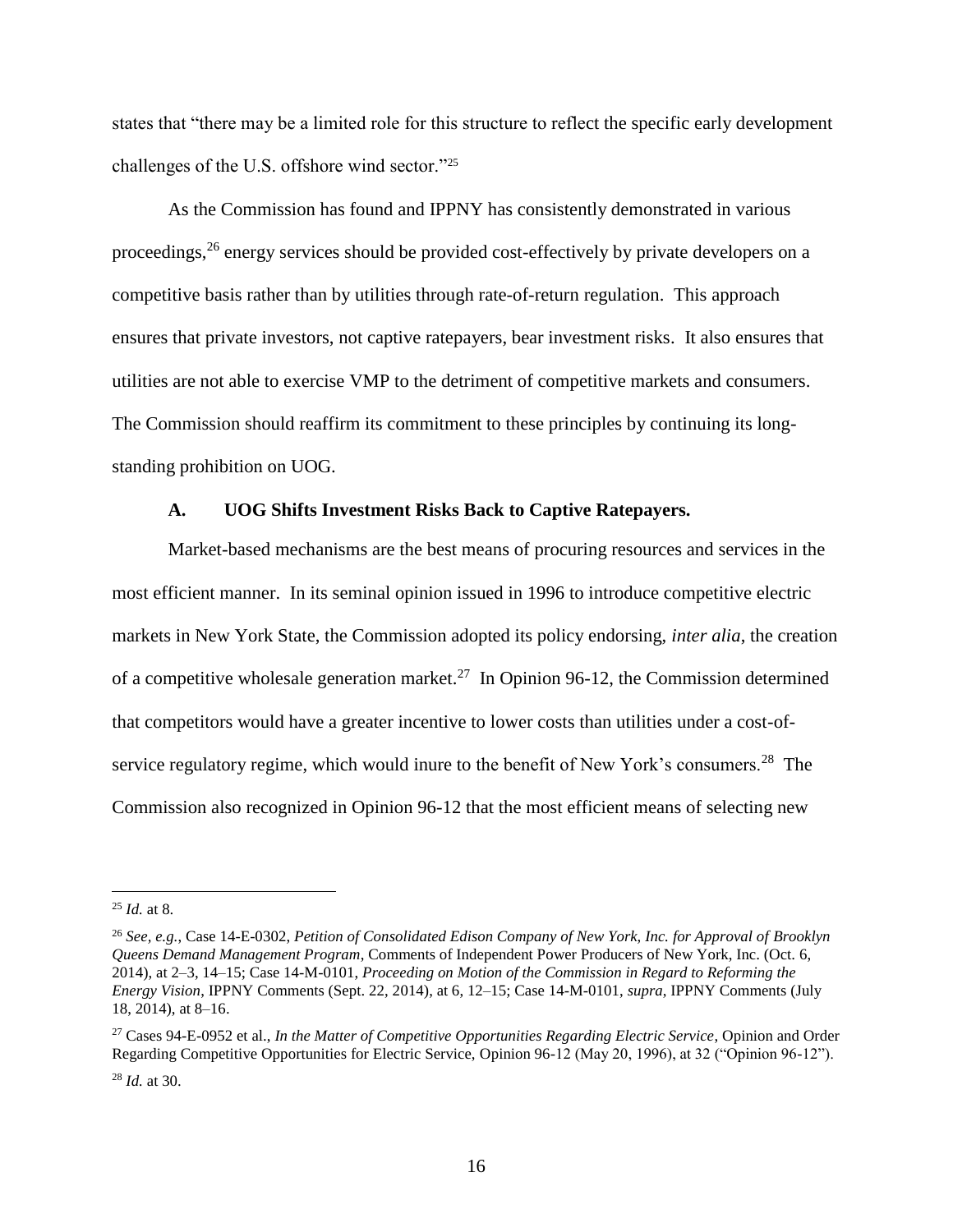resources is via the competitive market. Further, the Commission found that one of the primary benefits of competitive markets is that investment risks would shift from captive utility ratepayers to private investors.<sup>29</sup>

If, in addition to the other out-of-market activities that are threatening the NYISO wholesale competitive markets, utilities are allowed to develop or acquire an interest in cost-ofservice, rate-regulated large-scale renewables, ratepayers ultimately will be put back in the position of being at risk to shoulder the cost overruns of such projects. As history demonstrates, the risk of such cost overruns and ratepayer harm is very real. For example, Con Edison's East River Repowering Project, prompted by needs on Con Edison's steam system, had an initial estimated cost of \$406 million. However, ratepayers were required to bear final costs of \$788.3 million, almost a 100% overrun of original cost estimates.<sup>30</sup> Similarly, Rochester Gas and Electric Corporation's ("RGE") construction of its Rochester Transmission Project (albeit a transmission project) was projected to cost approximately \$75.4 million when initially authorized.<sup>31</sup> The estimates subsequently ballooned to \$125 million, a 60% increase. In the case of a merchant renewable facility or other resource, private investors bear the risk of loss, not consumers. Because they do not have the luxury of an assured regulated revenue stream to cover their costs, they are forced to be more efficient. Problems such as cost overruns and negative impacts on the competitive markets can be avoided by continuing the Commission's policy recently reaffirmed to prohibit utilities from owning cost-of-service, rate-regulated generation assets in this program.

<sup>29</sup> *Id.* at 30–31.

<sup>30</sup> Case 05-S-1376, *Consolidated Edison Company of New York. Inc.*, Order Determining Revenue Requirement and Rate Design (Sept. 22, 2006), at 6.

<sup>31</sup> *See* Case 03-T-1385, *Rochester Gas and Electric Corporation,* Order Granting Certificate of Environmental Compatibility and Public Need (Dec. 16, 2004), at 4.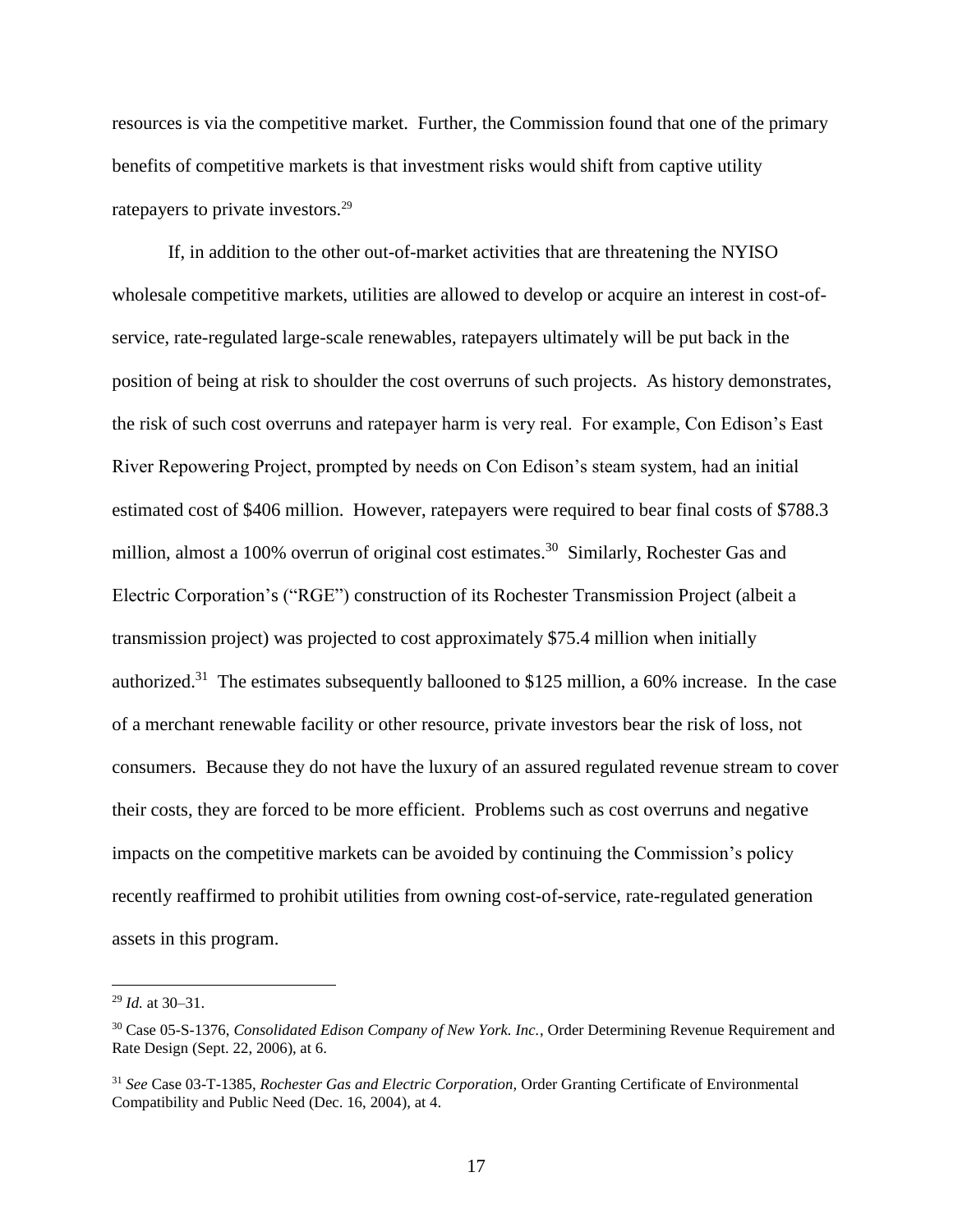#### **B. UOG Chills Private Investment.**

The Commission's decision more than two decades ago to restructure New York's energy markets from vertically integrated monopolies to a competitive wholesale and retail market structure was based on the fundamental economic principle that competition brings forth efficiencies, technological advancements, innovation, savings, and other benefits, which are unlikely to occur as effectively, if at all, absent the motivation provided by such markets.<sup>32</sup> The Commission's basis for the decision to move towards competitive markets was sound but the follow through has not been consistent with concepts behind restructuring. Properly designed competitive electricity markets (where out-of-market activities are not prevalent) lead to more efficient operations, lower utility bills for customers than would have occurred under the former centralized framework, a better climate for companies seeking to do business in the State, and a healthier state economy overall.

Accordingly, at a minimum, offshore wind energy developers should be required to compete to provide products that benefit consumers at a lower cost than can be provided by utilities. As established, *supra*, the chosen procurement option should require the developers to bear risk. However, if utilities are allowed to own offshore wind generation and recover costs via cost-of-service rates, it will not only harm the competitive electric markets in the State, as discussed below, but it will also further chill the already fragile merchant investment community from making future investments in the State, which would do immense harm to the market. As private investment is discouraged, utilities, which are typically unresponsive to price efficiencies and reluctant to innovate, will dominate the ownership of offshore wind generation. Once this cycle begins, it will become a self-fulfilling prophecy. Less merchant involvement will produce

<sup>32</sup> Opinion 96-12 at 26.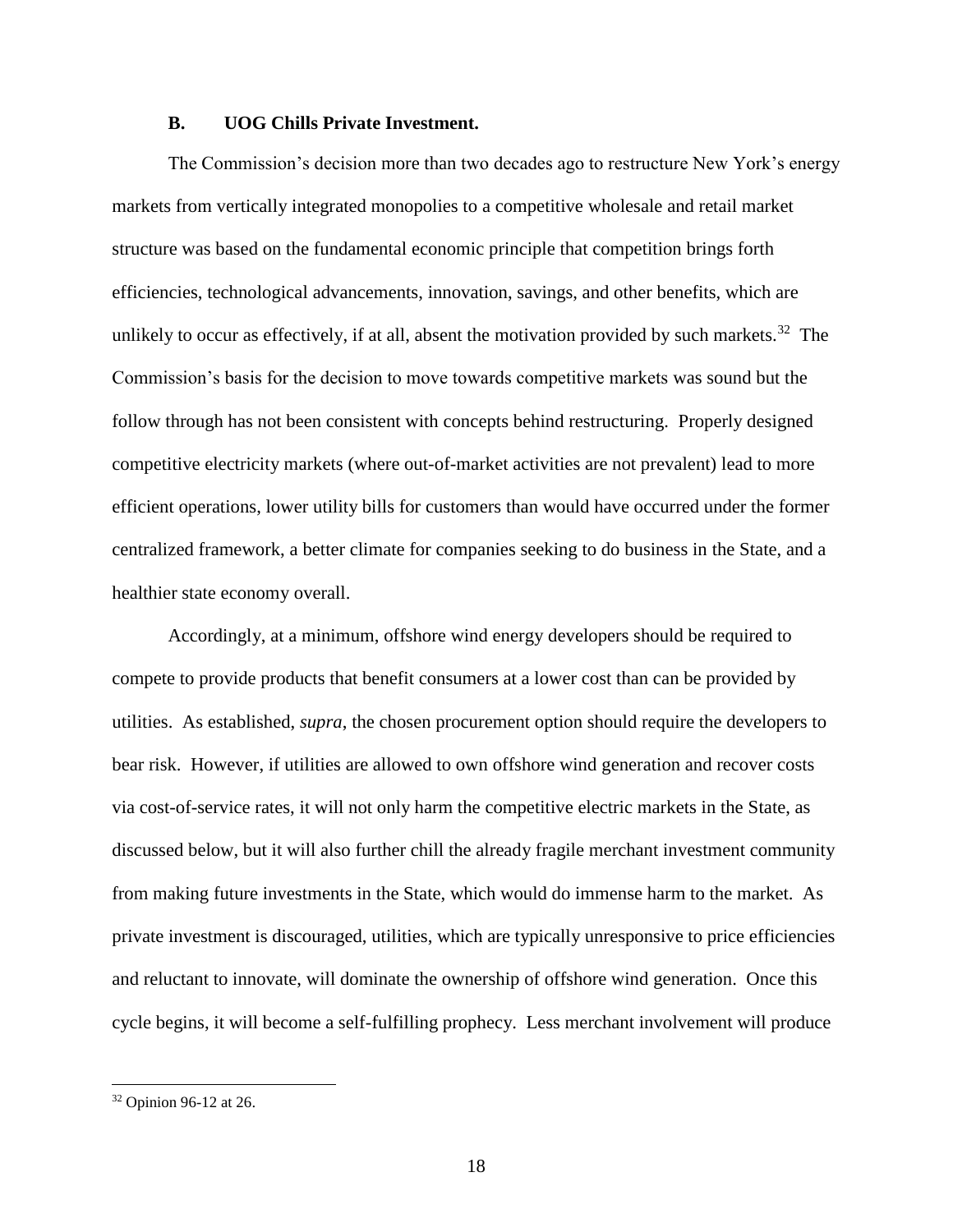more monopoly domination, which, in turn, will produce even less merchant investment. This dynamic will not end once the first few solicitations are completed as NYSERDA suggests. It will, instead, define the structure of this part of the generation portfolio, *i.e.*, a market will never develop.

It is impossible to fairly compare the costs and benefits of a proposed project that will obtain cost-of-service, rate-based recovery with a private developer's proposed project that must rely on attribute payments and energy and capacity revenues for cost recovery. A project that is willing to cap the total cost exposure to consumers through a combination of REC and properly designed competitive market revenues would ultimately be more beneficial to customers than a cost-based solution that may have a lower initial cost estimate (making it *appear* to be the better choice) but also retains the ability to seek recovery of all costs without limitation.

In addition, it will be impossible to ensure that utilities will accurately disclose all of the benefits a renewable project will provide to their T&D systems. For example, a utility could underbid a non-utility project because it alone knows that its project will delay needed upgrades to its T&D system and can redirect those "savings" to the project that will otherwise reduce the utility's costs and allow it to offer a lower bid. Non-utilities will be at an obvious disadvantage in bidding against utilities if non-utilities, which have far less knowledge of the T&D system than the utilities that own and operate the local distribution systems, are unable to reflect these cost savings in their bids. Therefore, to ensure that utilities have no incentive to hide their T&D system cost savings that will result from an offshore wind generation project and to promote a level playing field generally, utilities should be ineligible from participating in solicitations for these projects.

19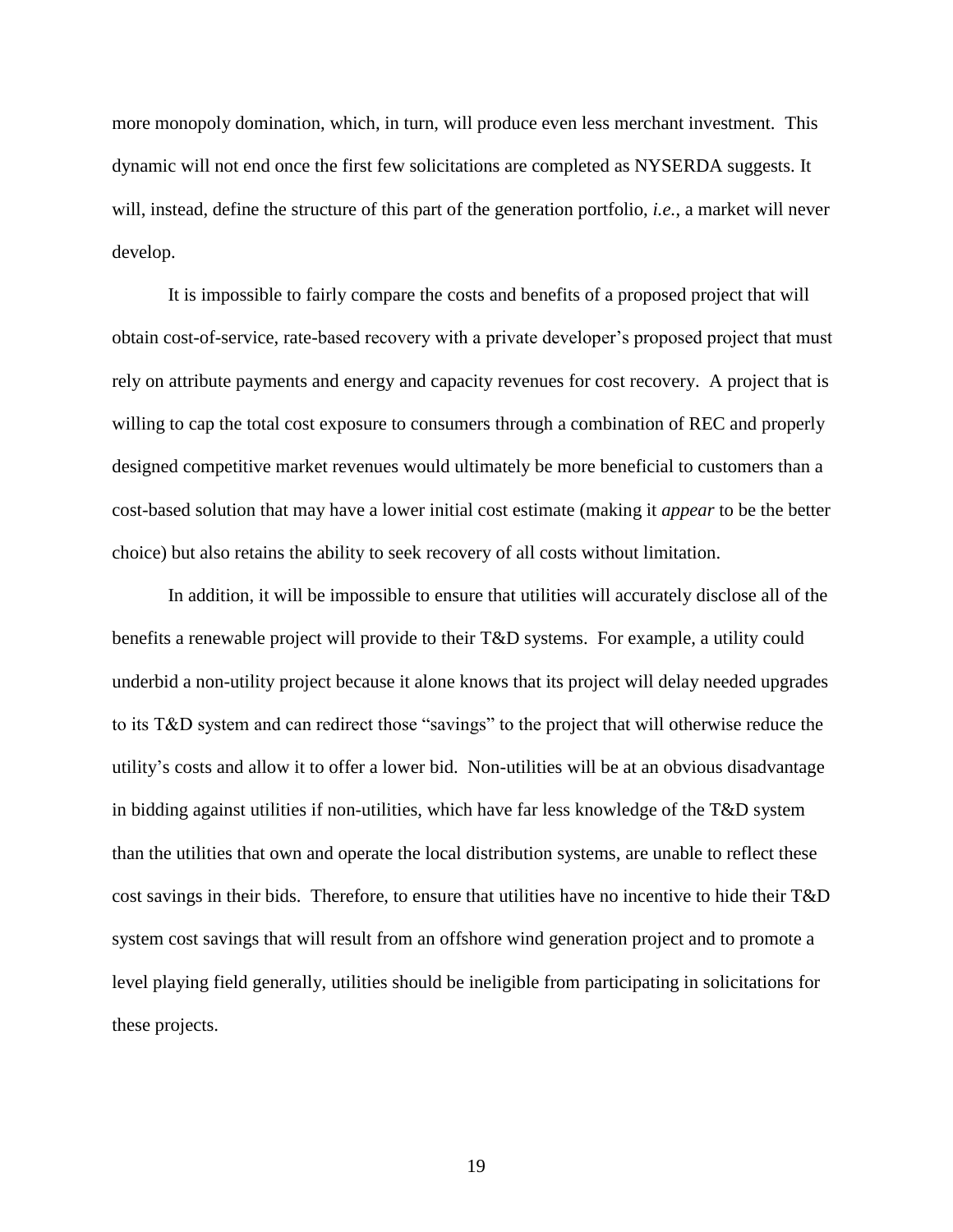The Commission has already considered and rejected proposals to allow utilities to own renewable generation. During the 2009 RPS review, the Commission rejected the establishment of a new "Utility-Sited Tier" to promote small, utility-owned solar photovoltaic facilities that integrated renewable energy generation into the distribution system at strategic locations.<sup>33</sup> The Commission reaffirmed its policy prohibiting utilities from owning small-scale renewables, except in very limited circumstances, in its REV policy order. The Commission ruled that "[a] basic tenet underlying REV is to use competitive markets and risk-based capital as opposed to ratepayer funding as the source of asset development. On an *ex ante* basis, utility ownership of [distributed energy resources ("DER")] conflicts with this objective and for that reason alone is problematic."<sup>34</sup> Consequently, the Commission established the "general rule" that "utility ownership of DER will not be allowed unless markets have had an opportunity to provide a service and have failed to do so in a cost-effective manner."<sup>35</sup> As discussed above, the Commission most recently rejected UOG in its CES Order, consistent with its long-standing policies.<sup>36</sup>

There has been no showing that there is a shortage of private developers that will compete to develop offshore wind generation. The experience to date has been that private investment has responded to the call for the development of renewable resources. This

<sup>33</sup> Case 03-E-0188, *Proceeding on Motion of the Commission Regarding a Retail Renewable Portfolio Standard*, Order Authorizing Customer-Sited Tier Program Through 2015 and Resolving Geographic Balancing and Other Issues Pertaining to the RPS Program (Apr. 2, 2010), at 34–35.

<sup>34</sup> Case 14-M-0101, *supra*, Order Adopting Regulatory Policy Framework and Implementation Plan (Feb. 26, 2015), at 67.

<sup>35</sup> *Id.* at 68.

<sup>&</sup>lt;sup>36</sup> CES Order at 101.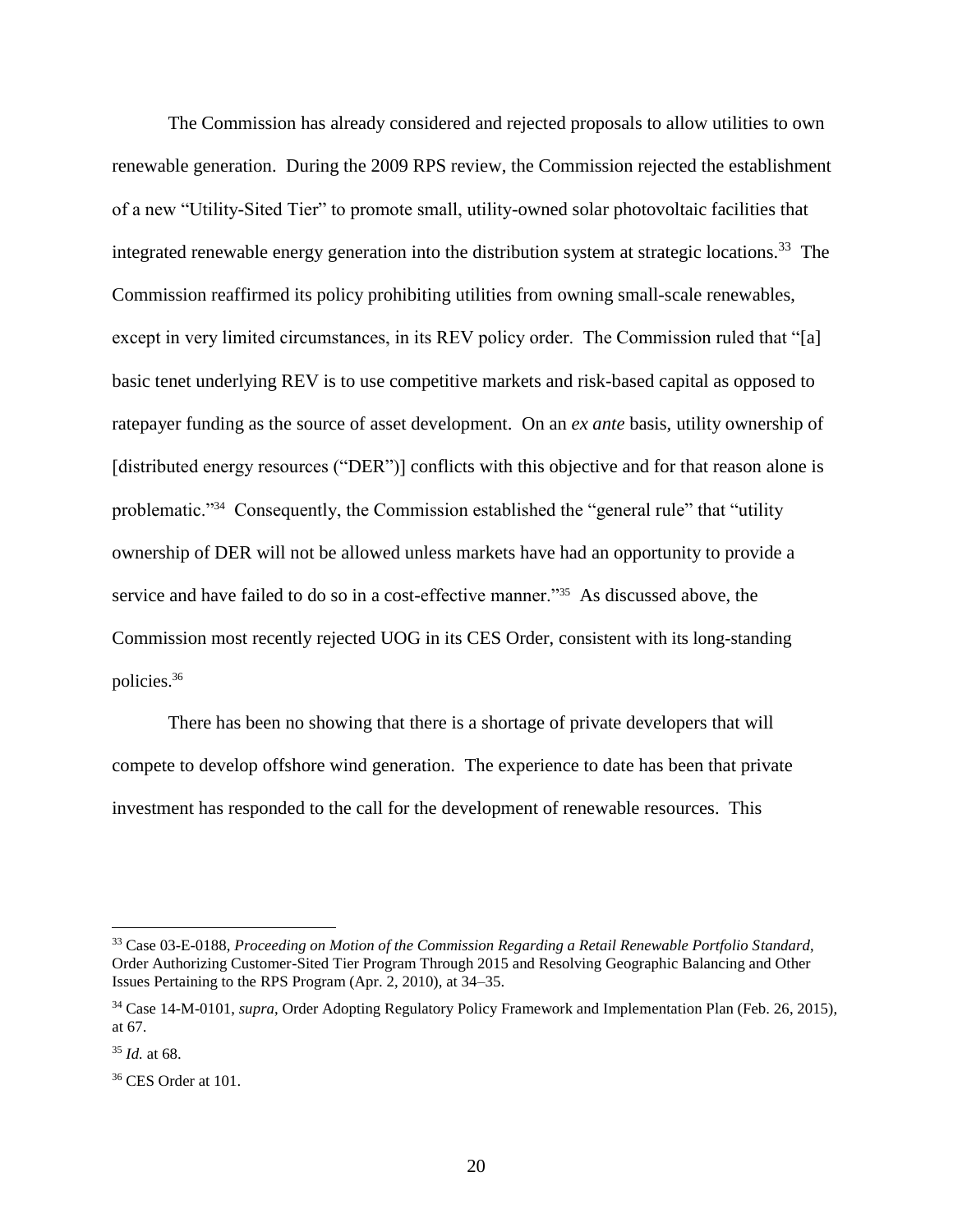experience should continue to guide the structure and rules for offshore wind generation ownership.

## **C. The Commission Determined That the Most Effective Way to Allay VMP Concerns Arising from UOG Is to Prohibit UOG.**

The Commission's VMP Policy established a rebuttable presumption "that ownership of generation by a T&D company affiliate would unacceptably exacerbate the potential for vertical market power."<sup>37</sup> Consistent with long-standing Commission policy, utilities should continue to be proscribed from owning generation in New York State, including offshore wind. IPPNY has been a strong supporter of the VMP Policy Statement, which requires the separation of generation from T&D utilities to eliminate the potential that T&D utilities could exercise VMP to the detriment of wholesale competitive electricity markets and consumers.<sup>38</sup> The Commission's VMP Policy Statement assures energy market participants considering doing business or making further investments in the State that the Commission is committed to a competitive electric market. The VMP Policy Statement discussed the problem with potential VMP:

> Vertical market power occurs when an entity that has market power in one stage of the production process leverages that power to gain advantage in a different stage of the production process. A utility with an affiliate owning generation may, in certain circumstances, be able to adversely influence prices in that generator's market to the advantage of the combined operation.<sup>39</sup>

The Commission identified the potential for VMP in two instances.<sup>40</sup> First, VMP could be exercised when a utility owns generation in its own service territory. The Commission was

<sup>38</sup> *Id.*

- <sup>39</sup> *Id.* at 1.
- <sup>40</sup> *Id.*

<sup>37</sup> VMP Policy Statement at 1–2.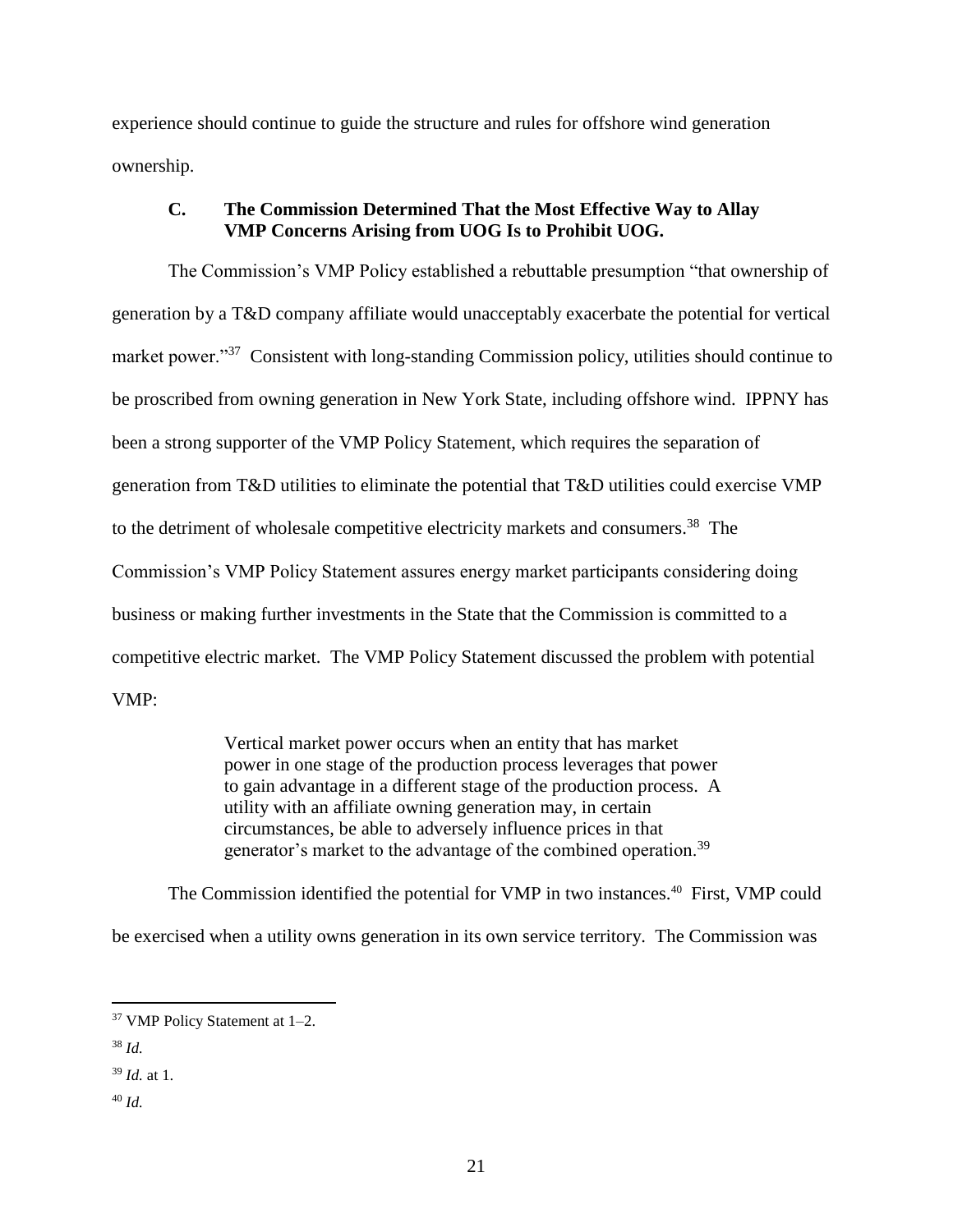concerned that the utility could use its control of the T&D system to favor its own generation or thwart its competition by either lowering competitors' revenues, raising their costs or delaying their projects. Second, VMP could be exercised when a utility owns generation that is located on the high side of a transmission constraint. The Commission was concerned that the T&D utility could use its control of the transmission system to increase constraints and raise the value of its generating assets.

From the outset of its move to a retail competitive model, the Commission found that, in a wholesale or retail competitive model, generation and energy service functions should be separated from T&D functions, wherever feasible, to eliminate concerns related to the exercise of VMP and best meet the interests of ratepayers. The Commission determined that total divestiture of generation was the clearest way to allay concerns about VMP and avoid anticompetitive behavior (such as favored treatment of affiliates and cross-subsidies among affiliates in both competitive and monopoly environments). $^{41}$  Finding that separating ownership of generation from T&D was preferable to relying on regulatory controls and enforcement mechanisms because the latter were incapable of timely identifying and remedying the potential for abuse, the Commission established a rebuttable presumption that separation of these functions was required.<sup>42</sup> The first paragraph of the VMP Statement summarized the Commission's findings:

> In creating a competitive electric market, the Commission has viewed divestiture as a key means of achieving an environment where the incentives to abuse market power are minimized. *Recognizing that vigilant regulatory oversight cannot timely*

<sup>41</sup> Opinion 96-12 at 64–65.

<sup>42</sup> VMP Policy Statement at 1.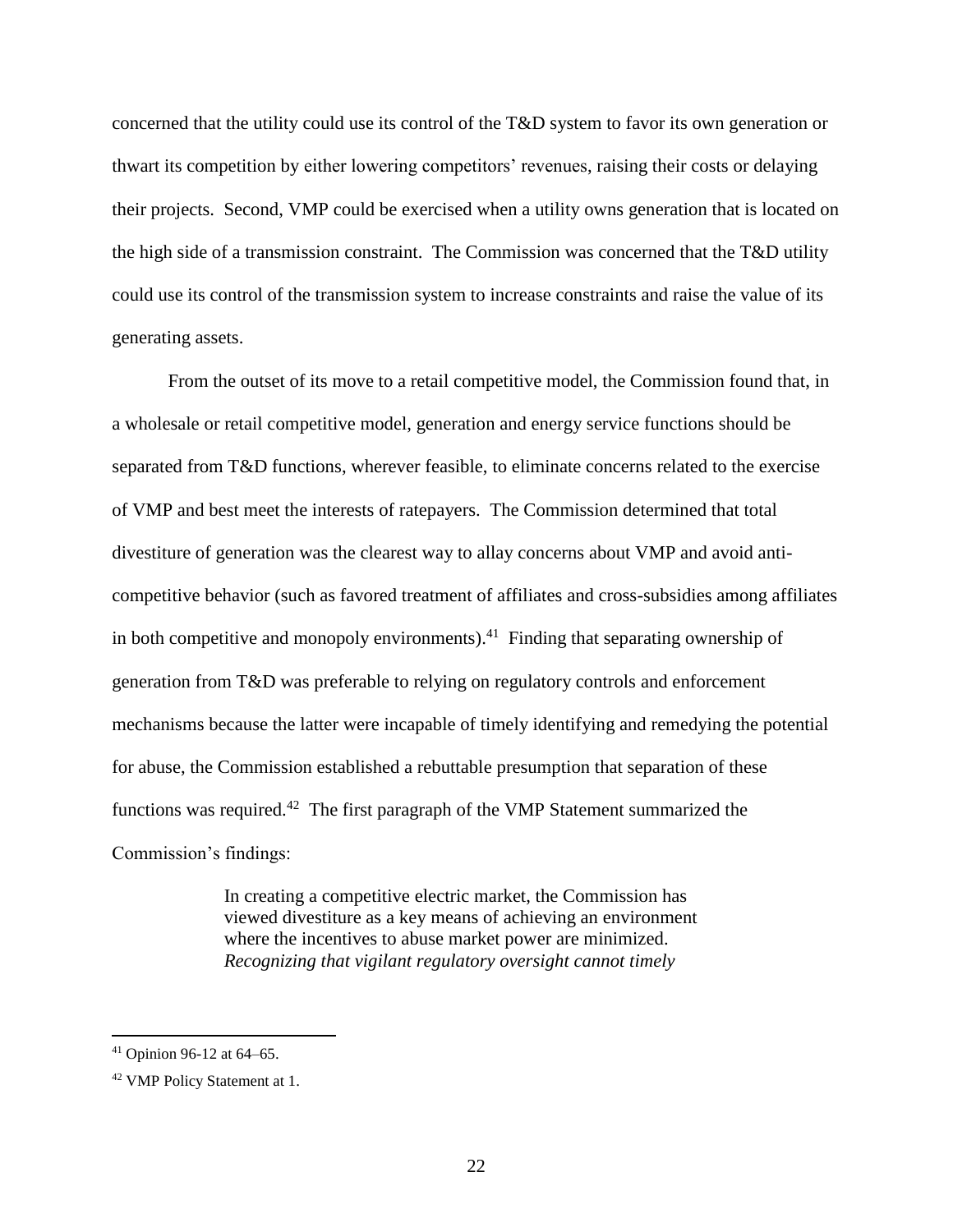*identify and remedy all abuses*, it is preferable to properly align incentives in the first place. $43$ 

In addition, the Commission stated that divestiture would help create a larger number of competing generating companies, which would result in a more dynamic market.<sup>44</sup>

The Commission, therefore, strongly encouraged the utilities to divest their generation.<sup>45</sup> And it ultimately adopted divestiture as the path forward, a step which ultimately occurred and was sanctioned at the Commission in the utility-specific rate and restructuring cases resulting in the divestiture of the vast majority of generation assets. 46 As established *supra*, to avoid the adverse impacts that would result from the exercise of VMP on both the continued development of competitive markets and, concomitantly, consumers, the Commission subsequently established strict VMP guidelines in the VMP Policy Statement that expressly provide that the proponent of a proposal to own both transmission and generation would face a very high hurdle in its Section 70 proceeding, namely, it must overcome the rebuttable presumption that such dual ownership would unacceptably exacerbate the potential for VMP. The Commission ruled:

> To guard against undesirable incentives, a rebuttal [sic] presumption will exist for purposes of the Commission's Section 70 review of the transfer of generation assets, that ownership of generation by a T&D company affiliate would unacceptably exacerbate the potential for vertical market power. To overcome the presumption the T&D company affiliate would have to demonstrate that vertical market power could not be exercised because the circumstances do not give the T&D company an opportunity to exercise market power, or because reasonable means exist to mitigate market power. Alternatively, the T&D company would need to demonstrate that substantial ratepayer

<sup>43</sup> *Id.* (Emphasis added.)

<sup>44</sup> Opinion 96-12 at 65.

<sup>45</sup> *Id.*

<sup>46</sup> The one notable exception was Con Edison's retention of one generation "bundle" to allow it to continue to meet the needs of its steam system.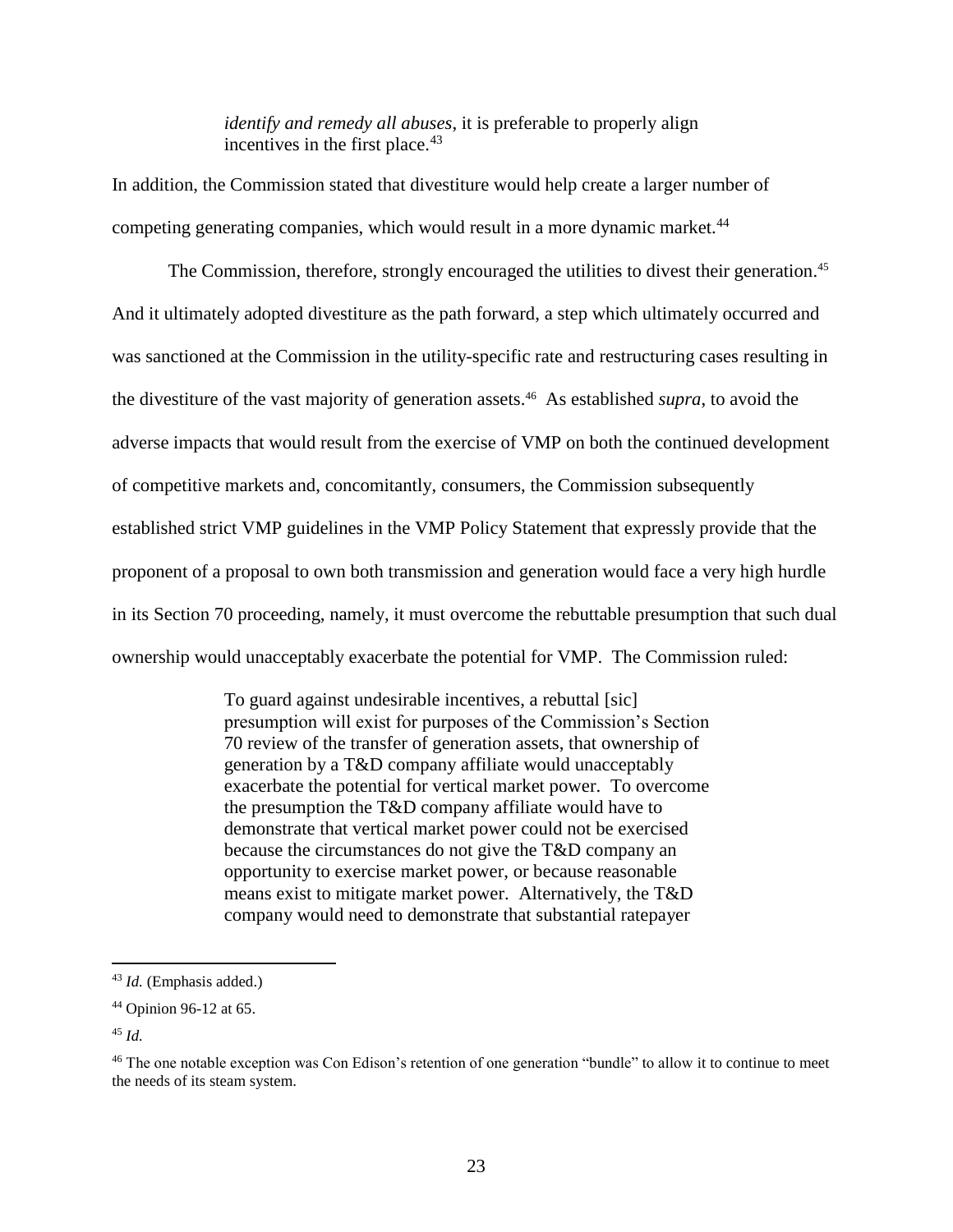benefits, together with mitigation measures, warrant overcoming the presumption.<sup>47</sup>

The Commission's policy has been implemented with great success. Except in the limited instance of generation associated with addressing the steam system in New York City, the T&D utilities have divested their generation, the vast majority of new generation has been developed by independent power producers, and a competitive wholesale electricity market has been operating in New York for more than two decades bringing consumers significant environmental, economic and efficiency gains.

The Commission subsequently has reaffirmed its VMP Policy Statement since the utilities divested most of their generation. In 2007, the Commission found the joint proposal to support the merger of National Grid and KeySpan to be deficient because it would have permitted National Grid to own generating facilities. In its order addressing the proposed merger, the Commission rectified this deficiency by identifying the additional requirement that, *inter alia*, National Grid must agree to divest the 2,450 MW Ravenswood generating facility portfolio as an express condition to approval of the merger.<sup>48</sup> The Commission explained why it adopted this condition:

> For more than 12 years, this Commission has taken numerous actions to develop competitive markets for generation products in New York. The long-term goal is that customers should be able to obtain generation products by paying prices resulting from a fully competitive generation market in lieu of regulated prices (or rates) based on the costs of generation.<sup>49</sup>

<sup>47</sup> VMP Policy Statement at 1–2.

<sup>48</sup> Case 06-M-0878, *National Grid PLC & KeySpan Corp.*, Order Authorizing Acquisition Subject to Conditions and Making Some Revenue Requirement Determinations for KeySpan Energy Delivery New York and KeySpan Energy Delivery Long Island (Sept. 17, 2007).

<sup>49</sup> *Id.* at 128.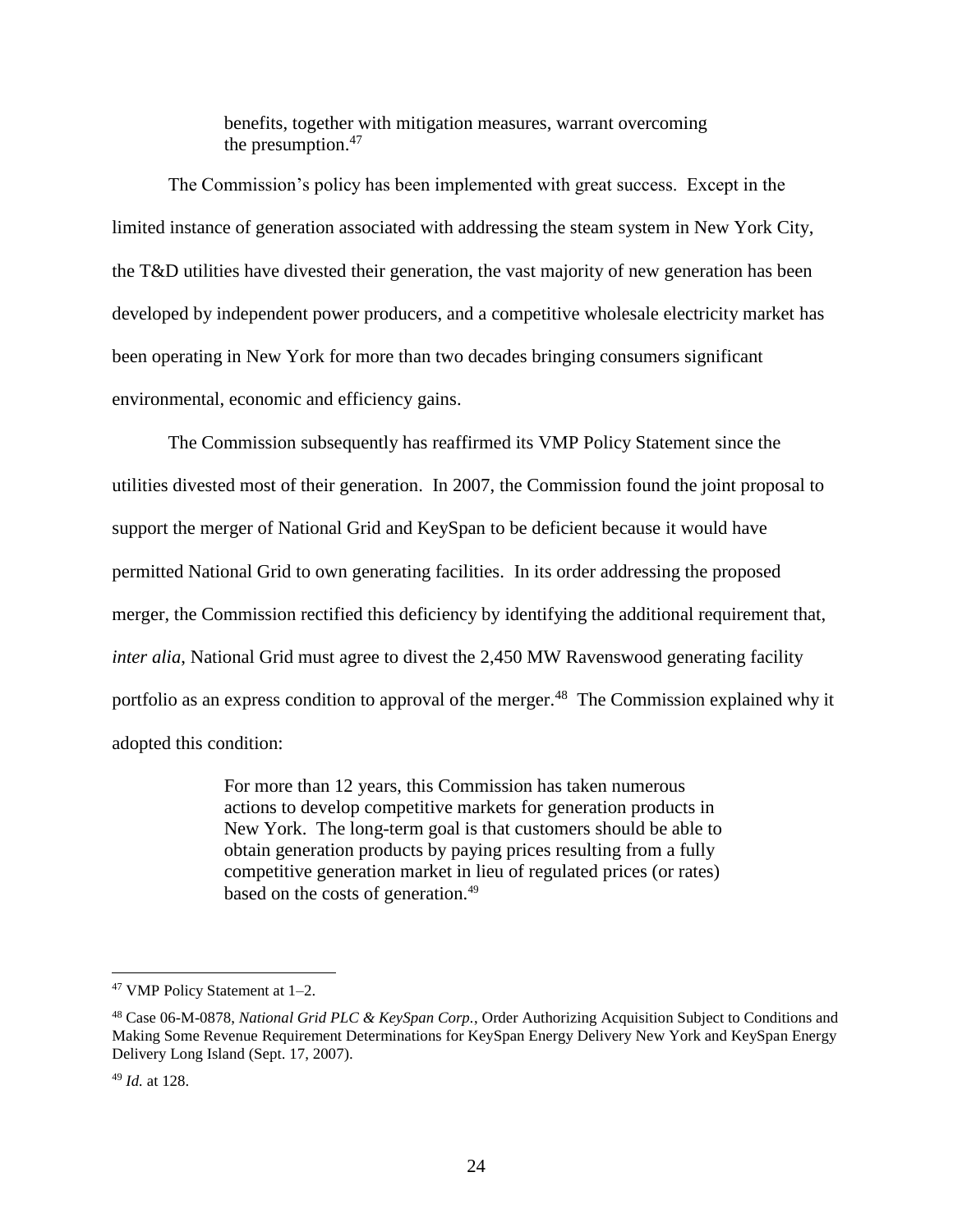Finding other proposed mitigation measures insufficient to adequately address VMP concerns, the Commission held, "We agree with IPPNY and others that a decision by us to rely solely on regulatory solutions would signal and in fact would amount to a weakening of our resolve to ensure a competitive generation market and its attendant benefits."<sup>50</sup>

The Commission also reaffirmed its VMP Policy Statement when it conditioned its approval of Iberdrola's acquisition of RGE and New York State Electric and Gas Corporation ("NYSEG") on the divestment of any and all fossil-fueled generating assets in New York State then owned, and the prohibition of the future construction or acquisition of any fossil-fueled generation in New York, by Iberdrola and its affiliates.<sup>51</sup> While the Commission allowed NYSEG and RGE to develop a limited amount of wind generation in their service territories, such action was specific to the facts and circumstances of the merger at hand, was required to support the merger's approval (by providing substantial ratepayer benefits of \$275 million) and was contingent upon the requirement that the generation must be owned by affiliates separate from the utilities and the imposition of VMP mitigation measures.<sup>52</sup> These facts are easily distinguishable from the facts here where there are no significant ratepayer benefits being offered by any utilities that could not be provided by private investors to offset the harm that will be caused by the utilities' ability to exercise VMP if they own large-scale renewables. Thus, the Commission should continue to prohibit utilities from owning any generation facilities in New York State, including offshore wind generation, to guard against the exercise of VMP so long as private investors are willing and able to develop projects in New York.

<sup>50</sup> *Id.* at 134.

<sup>51</sup> Case 07-M-0906, *Iberdrola, S.A. et al.*, Order Authorizing Acquisition Subject to Conditions (Jan. 6, 2009). <sup>52</sup> *See id.* at 95–100, 137.